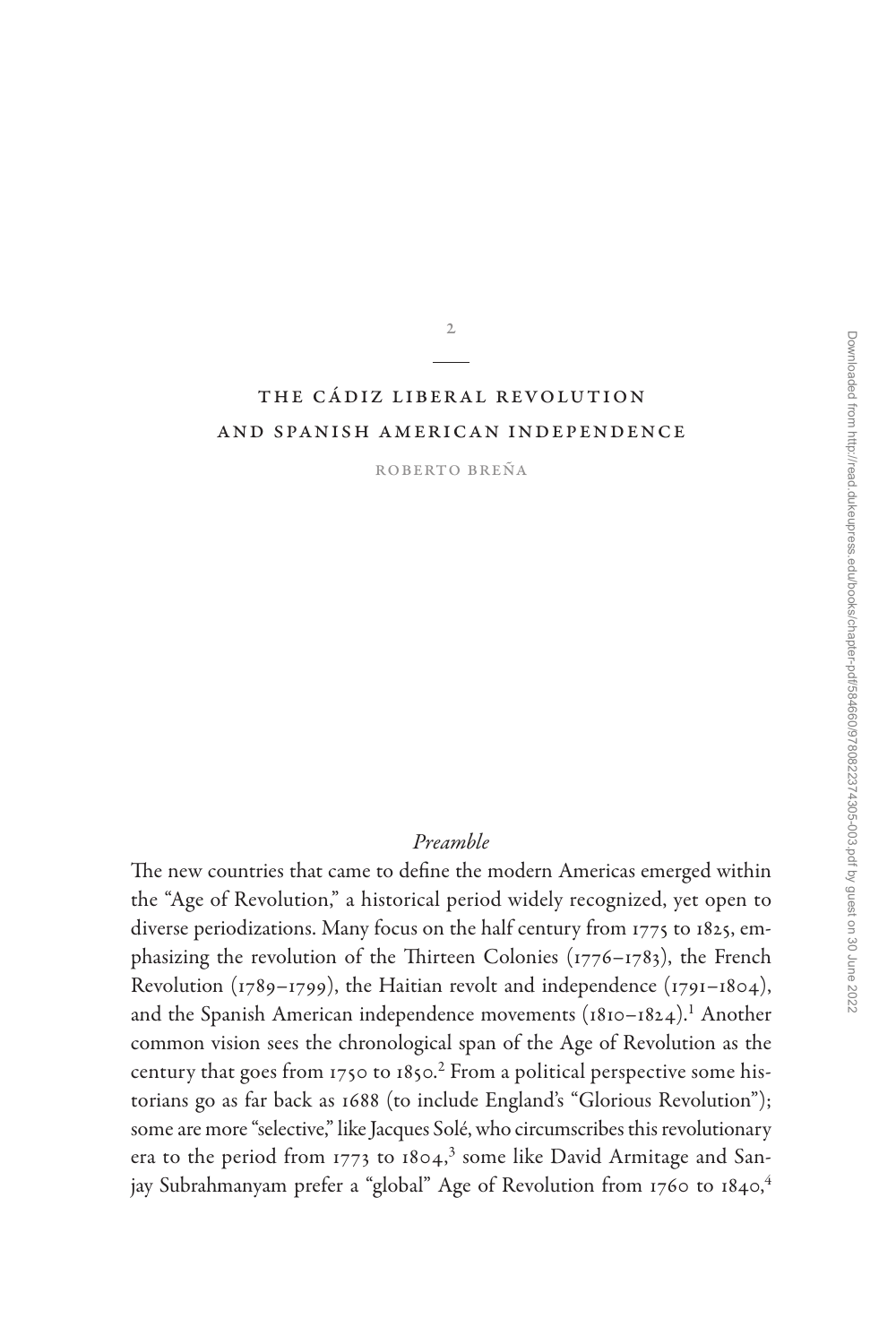and, finally, others have no problem extending this age to include the 1848 revolutions[.5](#page-28-0)

In this essay, I focus my analysis on the political revolution that took place in the Spanish-speaking world from 1808 to 1824. My main interest is to show the decisive influence that the Cádiz liberal experience had on the Spanish American independence movements. Without understanding this experience it is almost impossible to grasp what went on politically and intellectually in Spanish America during those sixteen years (with variations, of course, depending on the region and the years in which we focus our attention). While the Spanish American independence processes can be considered an integral part of the Atlantic revolutions, their Atlantic character stems mainly from the peninsular political revolution focused on Cádiz. This is not to say that the revolution in the *mundo hispánico* did not share broad political principles, selected ideas, and some debates with the other Atlantic revolutions; in this essay, however, I emphasize the many particular, at times unique, visions, and programs that defined political debates in the mundo hispánico between 1808 and 1824. They make it clear that no revolutionary sequence, no "revolutionary wave," began in Boston, flowed to Paris, crashed in Port-au-Prince, and then flooded Mexico City, Caracas, and Buenos Aires.

The Spanish American independence movements are unintelligible from a political and intellectual perspective without understanding the events and innovations that began in Spain in 1808. After decades of wars and trade conflicts, with France usually as an ally and Britain normally as an enemy, the uprisings in several Spanish cities against Napoleon's army in the spring of 1808 started the political crisis that turned the mundo hispánico upside down. In the following years, peninsular Spaniards and Spanish Americans shaped a new political vision that can be defined, albeit with varying emphases and connotations, as "liberal" and that can be encapsulated, *within the sociohistoric context of the time*, in the term "liberalism." More precisely, I define it as *liberalismo hispánico*. In the end, the crisis of 1808 led to the loss of all of Spain's continental territories in the New World; a loss suffered by an empire that had faced political and military decay for more than a century (even as New Spain, Cuba, and the Río de la Plata lived economic revivals); that had become increasingly dependent on France; and that, as the battle of Trafalgar definitively showed in 1805, had lost the military confrontation against England that had characterized European-Atlantic history since at least the War of Austrian Succession (1740–1748). However, no conflict of the eighteenth century was as important as the Seven Years' War (1756–1763) in showing the Spanish Crown the need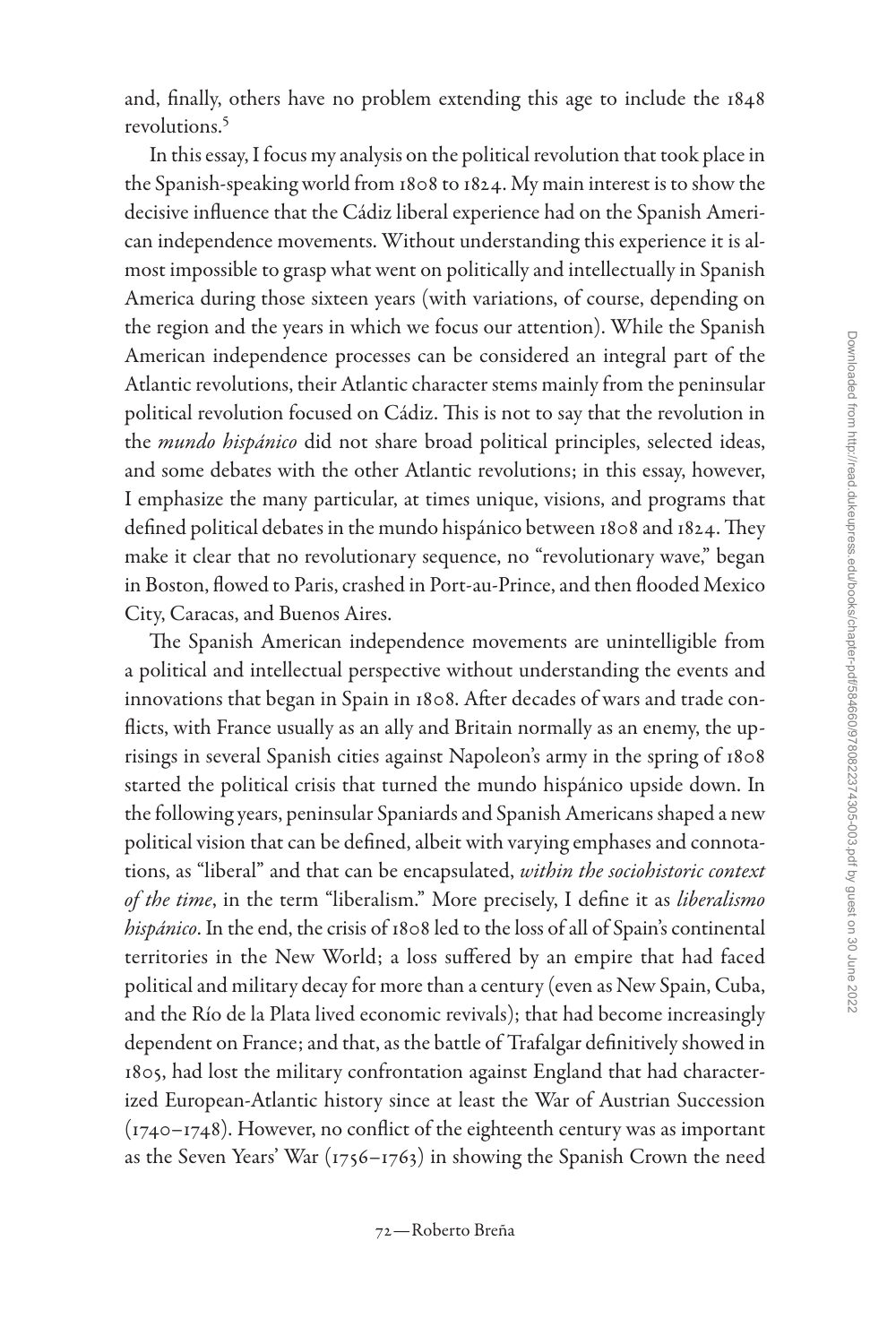to overhaul its full military, fiscal, and administrative structure in the New World. The British occupation of the strategic port of La Habana in 1762 revealed worrisome vulnerabilities[.6](#page-28-0) Yet Spain's empire carried on. Its demise in America during the first quarter of the nineteenth century was a protracted process, with military and administrative weakness countered by economic resiliency. Social upheavals also marked the second half of the Spanish American eighteenth century, as shown by the Quito insurrection of 1765 and the Túpac Amaru rebellion of 1780 and related risings. Still—and despite the search by so many "nationalist" historians to find precursors everywhere—the conflicts and debates that began in Spain in 1808 and by diverse routes led to Spanish American nations in the 1820s surprised everybody. The wars of independence were completely unexpected (as many of its protagonists recognized).

The political crisis of the mundo hispánico began in 1808 with the Napoleonic invasion and occupation of most of Spain. Two years later, the futures of Spain and Spanish America became inextricably linked to the city of Cádiz. The reasons were mostly military: its geographical location on an isolated peninsula with a very narrow access by land ensured that French armies could not capture Cádiz—while British and Spanish ships could guard and supply it from the sea. Safe from invading forces, Cádiz became the meeting place of the approximately 260 delegates from the Peninsula and overseas (all from Spanish America, but two from the Philippines) who gathered from September 1810 onward in the famous Cortes of Cádiz. From a political perspective, this Parliament radically transformed the Spanish monarchy; first through a series of decrees and then with its culminating work: the Constitution of Cádiz or 1812 Constitution, sanctioned in March of that year.[7](#page-28-0) In January 1814 the Cortes moved from Cádiz to Madrid, only to be dissolved by the recently restored Fernando VII in May of that same year. The dissolution of the Cortes ended the liberal revolution in the Peninsula and returned absolutism to Spain and its empire. It did not end, however, the influence of Cádiz liberalism in the mundo hispánico.

In the first section of this chapter I offer an overview of the Spanish liberal revolution and its main intellectual sources. In the second I consider how the revolution affected the Spanish American emancipation processes—which gradually turned into "independence movements."[8](#page-28-0) Finally, I explore the recent historiography dealing with the mundo hispánico and the Spanish American independence movements to emphasize that a more profound understanding of Cádiz liberalism and the *revoluciones hispánicas* should lead to a more complex understanding of the "Age of Revolution."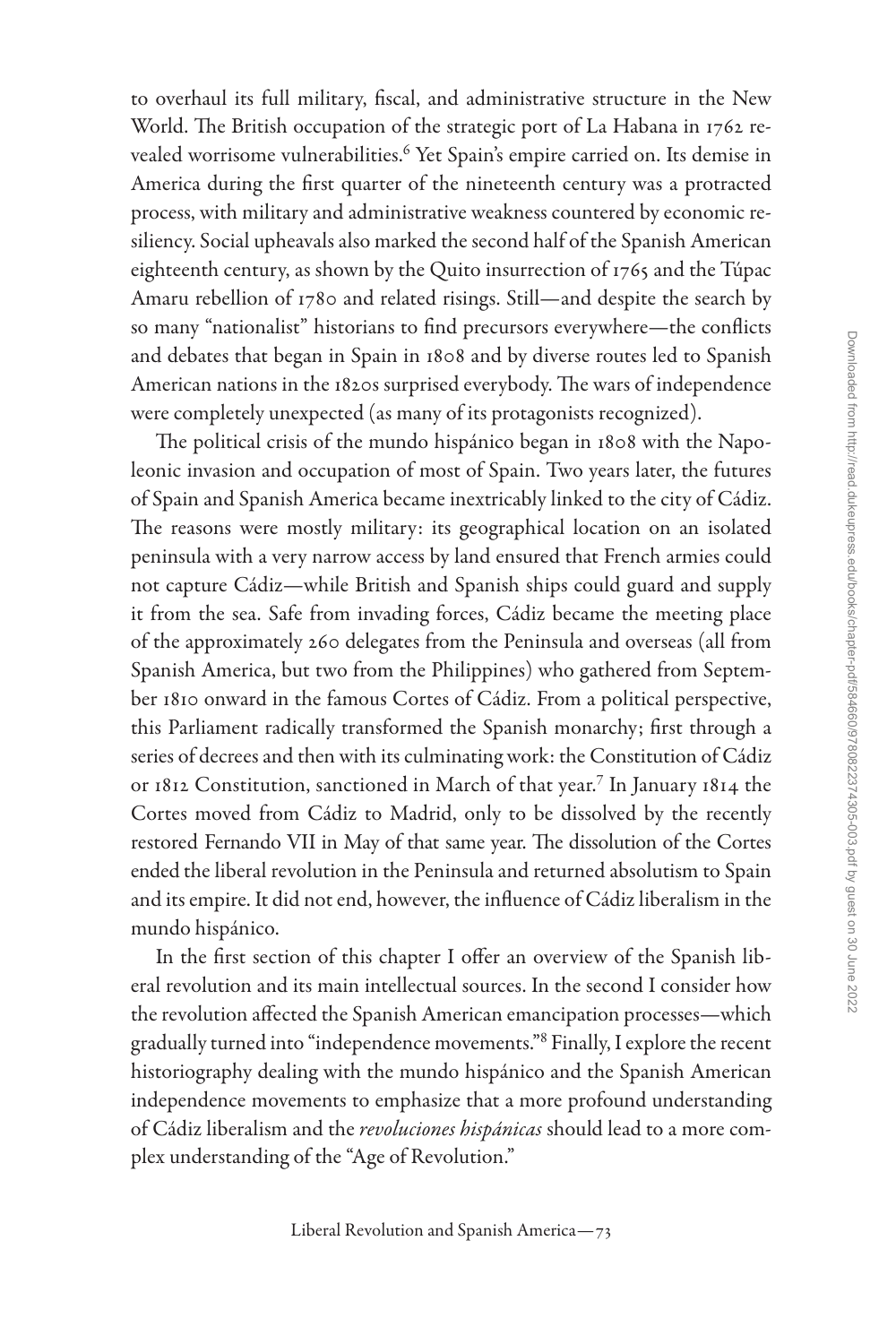### *The Spanish Liberal Revolution*

The political and social turmoil that began in Spain in 1808 and soon spread to its Americas began in the face of the invasion of the Iberian Peninsula by Napoleon's army in the fall of 1807. Officially, this was not an "invasion" because the Spanish Crown had signed the Treaty of Fontainebleau in October, permitting French troops to enter Spanish territory on their way to invade Portugal. Soon, however, the supposed transit became an occupation: a tense calm lasted for several months, until the people of Madrid revolted against the French garrison on May 2, 1808. Three weeks later, when the *Gazeta de Madrid* spread the news to several other Spanish cities of the so-called "abdications" of Bayonne, a general insurrection began.<sup>9</sup> The presence of Napoleon's army in Spanish territory then became a full-fledged occupation. From that moment, the traditional alliance between Spain and France that had persisted during almost all of the eighteenth century, formalized through several Bourbon *pactos de familia*, came to an end. For the next six years the Peninsula was the scene of a war so harrowing that Goya's famous depiction of it (*Los desastres de la guerra*) became an enduring symbol of the senseless and inexhaustible violence of all wars.

The war with France meant that the Spanish army and people had to face the most powerful army of the time. Yet in an unexpected and unique way, the military conflict became a political revolution. During the first two years the revolution was led by a variety of local juntas, later coordinated with much difficulty by a Junta Central that suddenly dissolved in January 1810 in the face of political adversities and defeats against the French army. To that point, the events taking place in the Peninsula did not have a political label. That changed during 1810 when the political group with the upper hand in the Cortes that gathered in Cádiz became known as *liberales*. The extent and depth of the changes that the Cortes designed for Spain and Spanish America are so vast that it is difficult to detail them in a few pages. I will first outline important elements of the political situation in the Peninsula between 1808 and 1814, then proceed to engage the main political tenets of the "first Spanish liberalism," and finally explore key doctrinal and intellectual sources.<sup>10</sup> Together, these three elements should give a clear idea of the revolutionary character of first Spanish liberalism while revealing of some of its tensions and ambiguities.

The liberal revolution of 1808 to 1814 derived some of its main traits from key aspects of Spanish society at the beginning of the nineteenth century. The extraordinary power wielded by the *valido* Manuel Godoy (Carlos IV's first minister for fifteen years) was increasingly resented; in fact, the Spanish Crown's legitimacy and power declined markedly during Godoy's tenure. Legitimacy plummeted for two main reasons. The first one was the Crown's increasing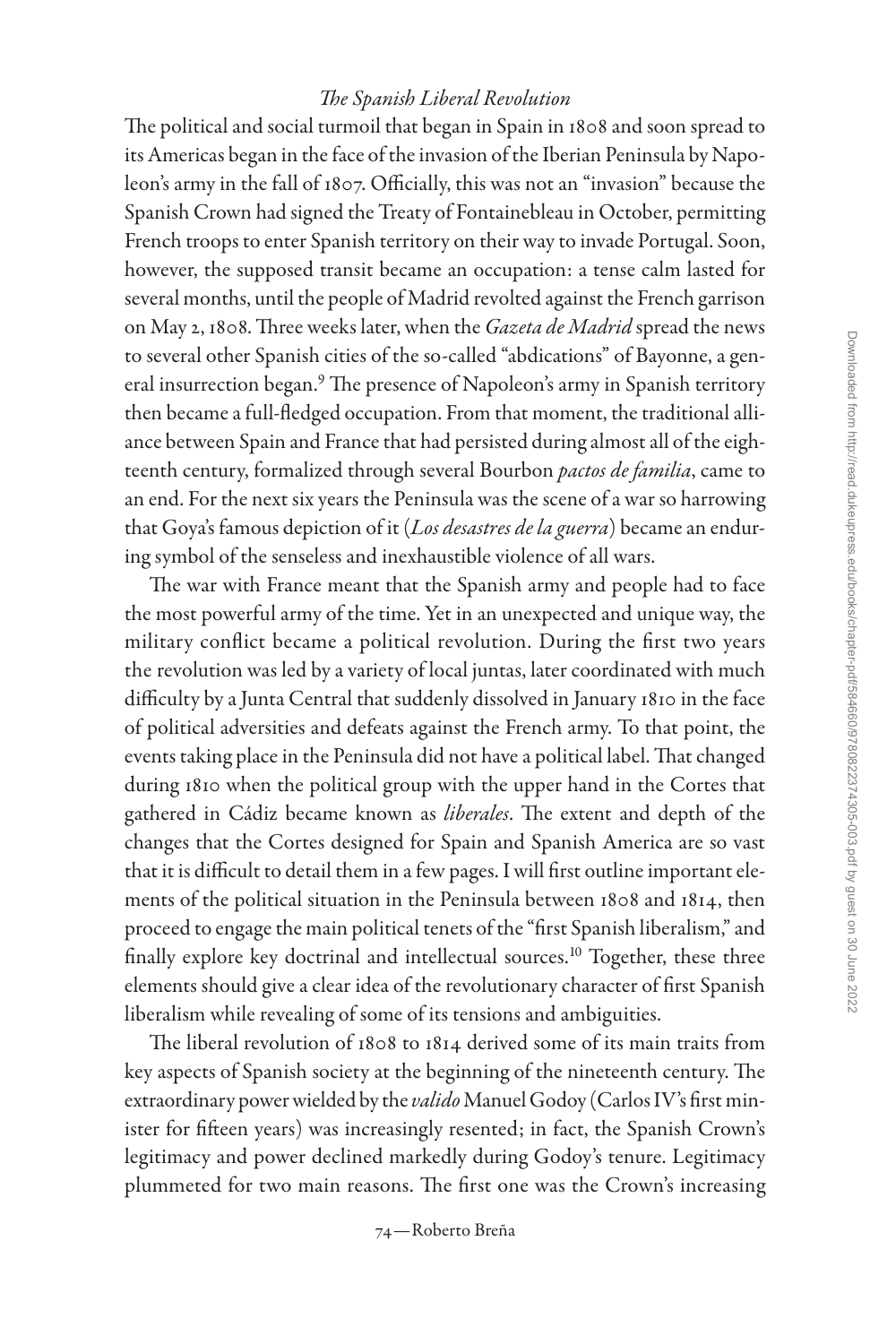

Map 2.1. The Cádiz Constitution and Spanish America, ca. 1812–1814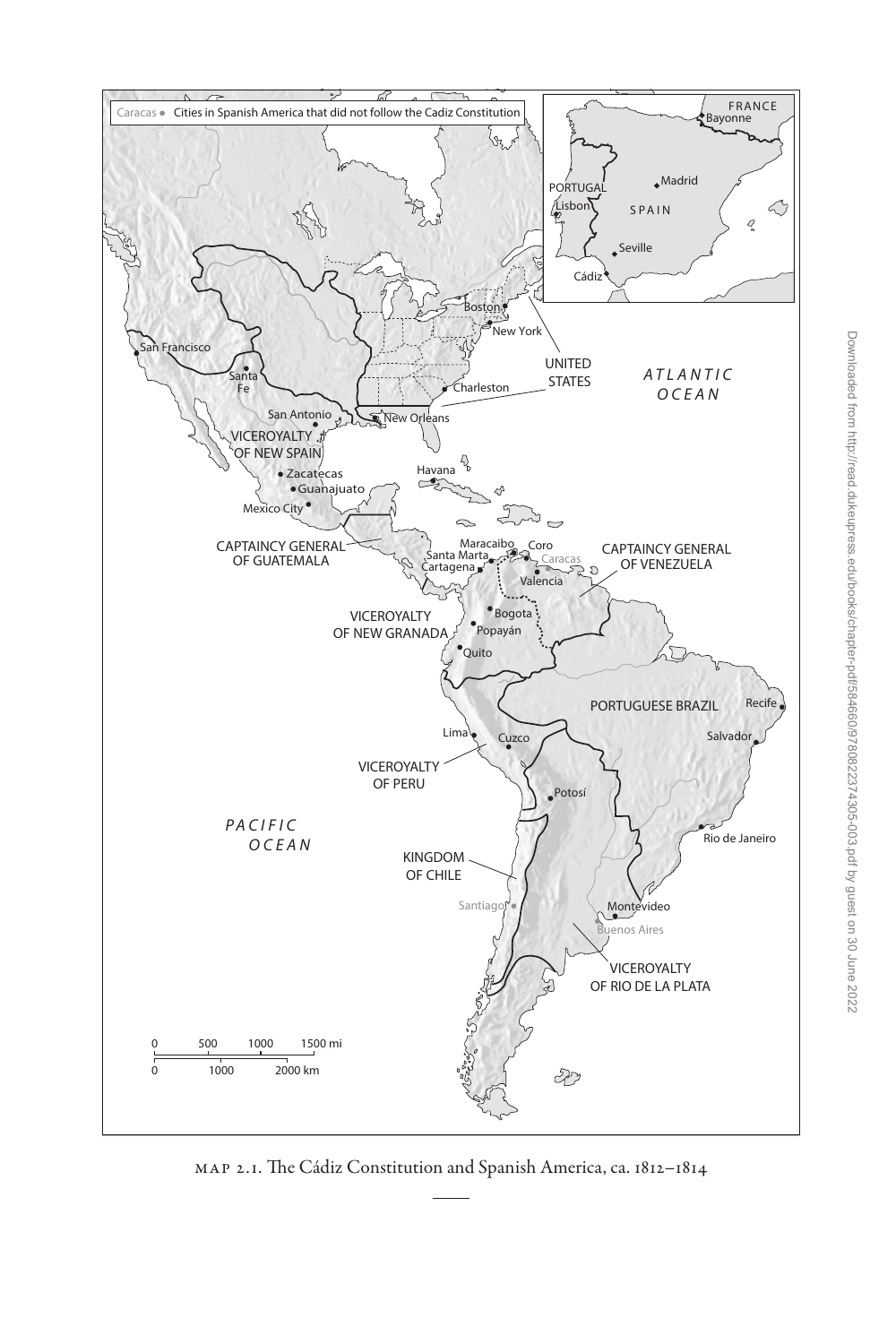dependence on Napoleon. The second one was the all too public confrontation between Carlos IV, king since 1789, and his eldest son, Fernando. These confrontations led to the abdication by Carlos to his son after the so-called *motín* (riot) of Aranjuez in March 1808 (a rising planned by Fernando's supporters).<sup>11</sup> The Spanish monarchy was losing respect and legitimacy at the very moment when the French army was occupying almost all of Spain's peninsular territory.

This uncertain legitimacy opened the way for the *dos años cruciales* (two crucial years), as François-Xavier Guerra called 1808 and 1809. A profound ideological transformation affecting the whole mundo hispánico began in the biennium that preceded the Cortes of Cádiz and the beginning of the Spanish American emancipation processes.<sup>12</sup> Militarily, the years 1808-1810 brought a long list of French victories on Spanish battlefields (notwithstanding the famous Spanish victory at Bailén in July 1808). In the political realm the Junta Central had a difficult time constituting itself as the head of the numerous local juntas while Fernando was a prisoner of Napoleon at Bayonne.<sup>13</sup>

For a long time, Spanish historiography presented these local juntas, that organized the fighting against the French, as "popular," that is, formed by members of all levels of society, including the least advantaged. It is now clear that the vast majority of them were formed by the notables of each city or town. Still, the crisis of 1808 started as a popular revolt against the French and, in the context of the moment, most juntas could not work without popular support. At the same time, the Spanish war against French occupation made the term "guerrilla" synonymous with armed popular resistance.<sup>14</sup> This pivotal period of Spanish history was therefore shaped in important ways by social movements of popular origin. Such foundations were reflected, explicitly or implicitly, in the ideology the liberals developed from 1808 through 1814; they were a central element of Spanish patriotism during the war—and of an enduring Spanish nationalism.

In January 1810, the Junta Central, overwhelmed by military defeats, without economic resources, and facing a campaign of discredit by internal enemies, dissolved itself. In the process, it first made its most important decision: to summon the election of Cortes. The institution was no novelty: Cortes had existed in several Spanish kingdoms since the Middle Ages, gathering representatives of cities and towns to discuss, sanction, or limit royal decisions. But there was novelty in the Cortes that gathered in Cádiz in 1810: the vast majority of the members would be elected by much of the adult male population, something unprecedented in Spain (or in any other part of the world). No less important, the Americas were included in the new representative body (though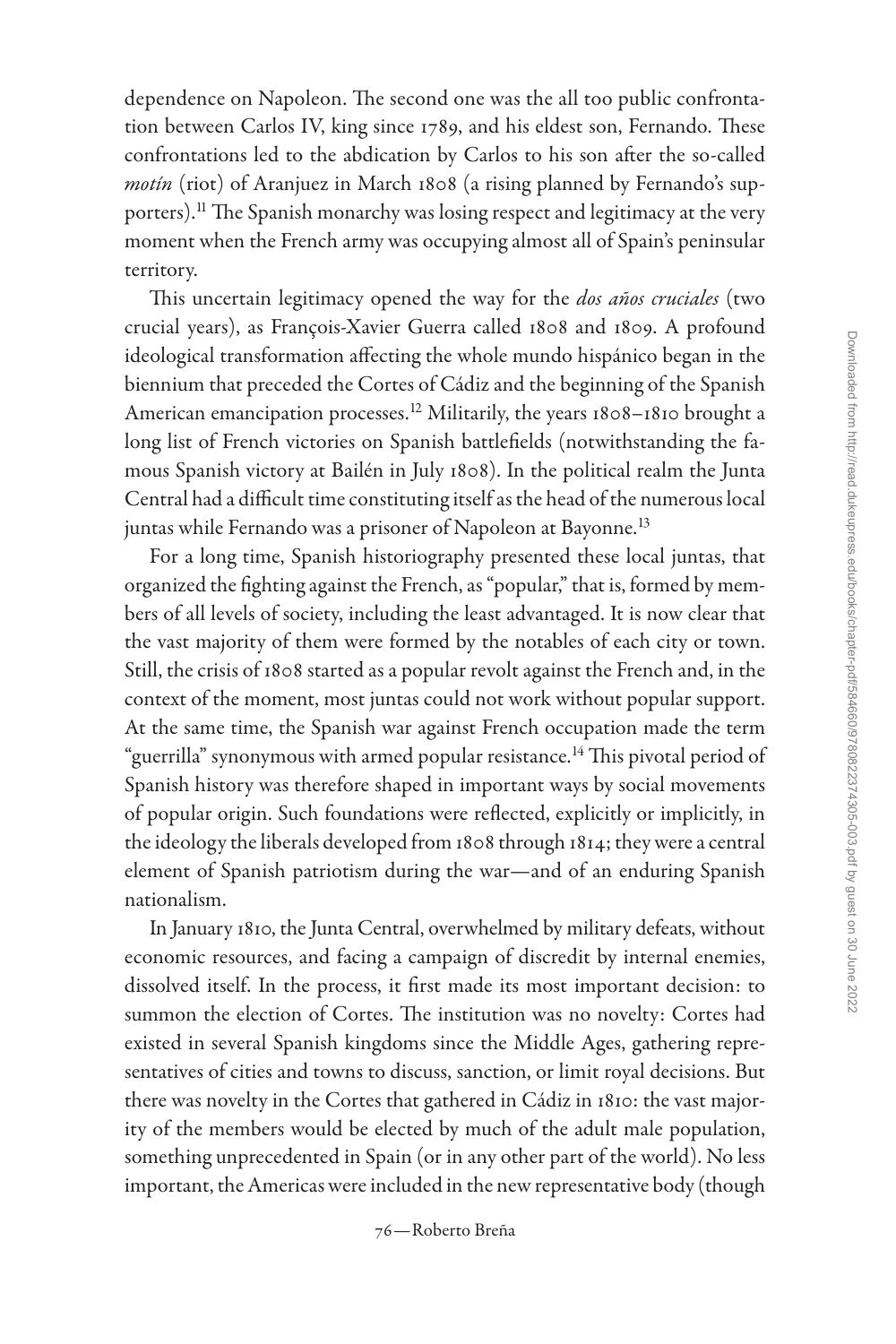the method of electing them was different, to ensure that deputies from the peninsula would hold a strong majority). As mentioned and although numbers vary depending on the date and the issue under discussion, in total around 260 deputies participated in the extraordinary Cortes that opened in Cádiz in September 1810. Of them, about sixty were Spanish Americans—though Span-ish America's population was larger than Spain's.<sup>[15](#page-29-0)</sup>

The participation of the American representatives in the debates was very important; several topics would not have been discussed at all or would have been debated very differently without the Americans' presence. But they were a minority, and they were defeated at every turn when votes came on the most important economic or political issues (i.e., free trade or political autonomy for their territories). Despite their active participation in several of the most important debates, the *direct* contributions of Spanish American deputies to the 384 articles of the final version of the Cádiz Constitution were limited. We will return to the document later. At this point, it is important to look at Cádiz, the city that became the head and the heart of the Spanish liberal revolution.

As mentioned, Cádiz was the seat of the Spanish government from 1810 to 1814 for purely geo-military reasons. Still, it is important to recognize the exceptionality of the city within Spain. It was a port and by far the most important point of contact of the Peninsula with Spain's Americas. This brought a constant circulation of goods, persons, and ideas from across the world, and the presence of merchants, bankers, intellectuals, and politicians of diverse nationalities. Cádiz was a cosmopolitan city, a place used to "other" ways of thinking, with the vitality of any port where business is vibrant—and in the eyes of many visitors a very beautiful city. Lord Byron, for example, wrote in 1809: "Cadiz, sweet Cadiz!—it is the first spot in the Creation. The beauty of its streets and mansions are only excelled by the loveliness of its inhabitants.["16](#page-29-0) Cádiz was not a "traditional" Spanish city. How "untraditional" it was can be inferred by the revolution it hosted and by the reaction of the majority of Spaniards when Fernando VII returned to the Peninsula from his captivity in France and destroyed all that the Cortes had done. In fact, in May 1814 the king issued a decree stating that Spaniards should behave as if the Cortes had never existed[.17](#page-29-0) Most Spaniards, exhausted by six years of war and skeptical about the liberals' political innovations, acquiesced in the fall of liberalism (until 1820, when liberals returned to power and the 1812 Constitution was reinstated).

Still, what happened in Cádiz between 1810 and 1814 cannot be explained mainly by the characteristics of the city, unorthodox as it was within the Spain of 1810. What went on in the port has to be explained first by the men who shaped the liberal revolution. They were, by any standard, a small group—in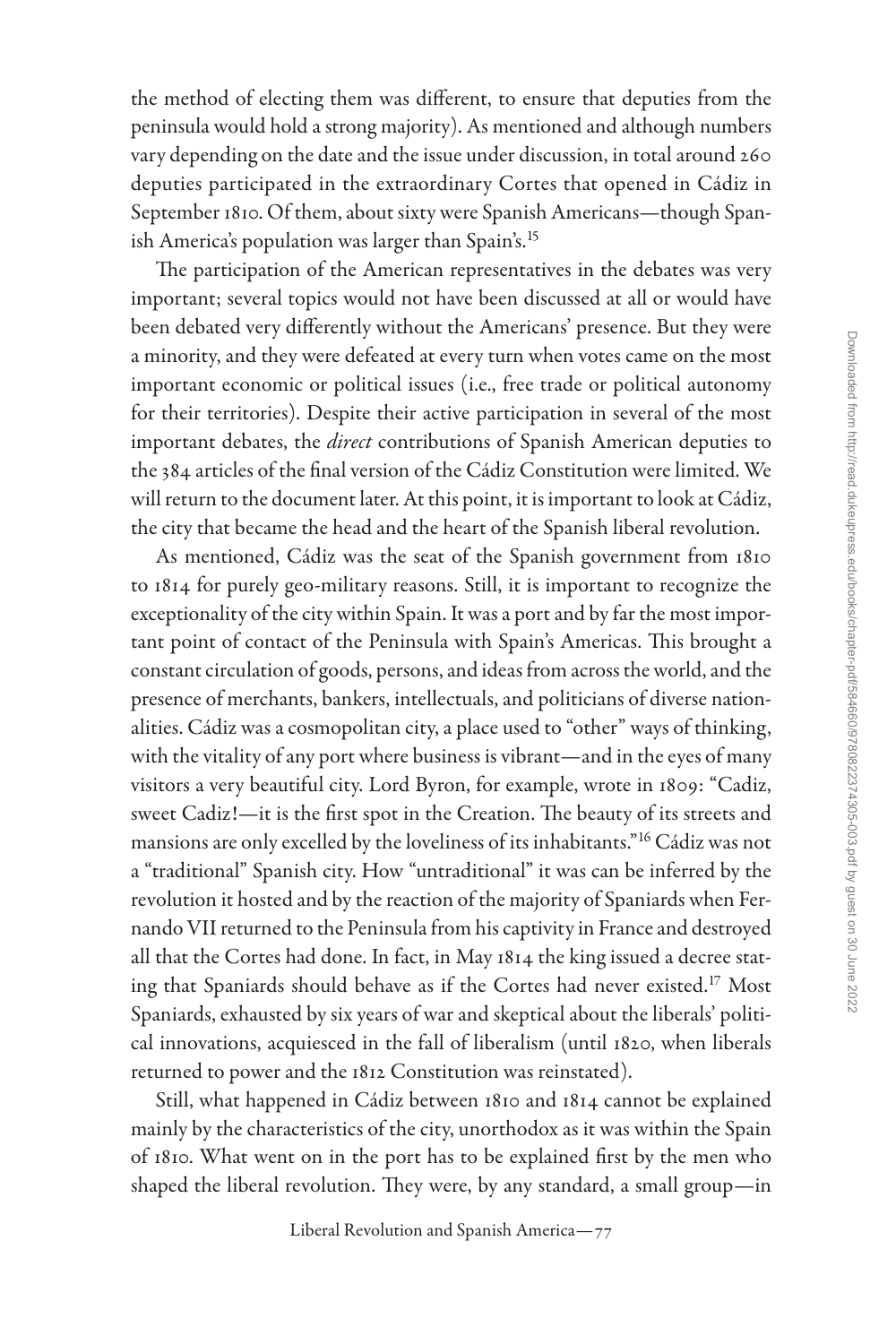fact, a very small group of men. Any list can be extended to include dozens of names, but the main protagonists of the Spanish liberal revolution in Cádiz were few: among the *peninsulares*, I would mention Manuel José Quintana, Agustín de Argüelles, José María Queipo de Llano (better known as the count of Toreno), Diego Muñoz Torrero, Álvaro Florez Estrada, and, with hindsight and from a distance (for he left Spain for England in 1810), José María Blanco White. Among the Spanish American representatives with unequivocal liberal perspectives, I would highlight José Mejía Lequerica, José Miguel Ramos Arizpe, José Miguel Guridi, and Joaquín Fernández de Leiva. On this short list, all but Quintana, Flórez Estrada, and Blanco White were deputies in the Cortes. Four were priests (Muñoz Torrero, Blanco White, Ramos Arizpe, and Guridi), five had studied law (Quintana, Flórez Estrada, Argüelles, Mejía Lequerica, and Fernández de Leiva) and one was a noble (Toreno). Such a list, revealing in some respects (for example, the weight of churchmen in the Spanish liberal revolution), is clearly insufficient. It ignores the hundreds of other men who enabled key achievements and spread important ideas. Many deputies contributed proposals, arguments, and votes to shape Cádiz liberalism, although most did so in "selective" ways, depending on the issue under discussion. On questions concerning Spanish America, Peninsulars and Americans were often on different sides.

The men listed above could not have led the Cádiz liberal revolution without the unprecedented situation created by the 1808 crisis. The absence of the king, the occupation of most Spanish territory by the French army, the popular turmoil provoked by the war against Napoleon, the British economic and military support, the de facto freedom of the press that existed in the Peninsula since the beginning of the *crisis hispánica*, and last but not least, the widespread discontent with Godoy and the way he handled the monarchy for years, all combined to create an exceptional "breeding ground." Among these elements, the liberty to publish political texts was paramount: from the spring of 1808 the Spanish press became an open and vibrant political forum.<sup>18</sup>

Liberal leaders quickly established a direct link between the war against Napoleon and the political revolution they were trying to forge—*nuestra revolución* (our revolution). A major political crisis, popular participation in uprisings all over the Peninsula, the religious character of the war against the French (considered atheists by many Spaniards), and freedom of the press became an explosive combination. If we add the unlimited devotion of the Spanish people to the absent king Fernando (known as El Deseado, "the Desired One"), the concentration in the city of Cádiz of Spaniards looking for a political change, and the fact that for the first time in Spanish history elected Cortes were in perma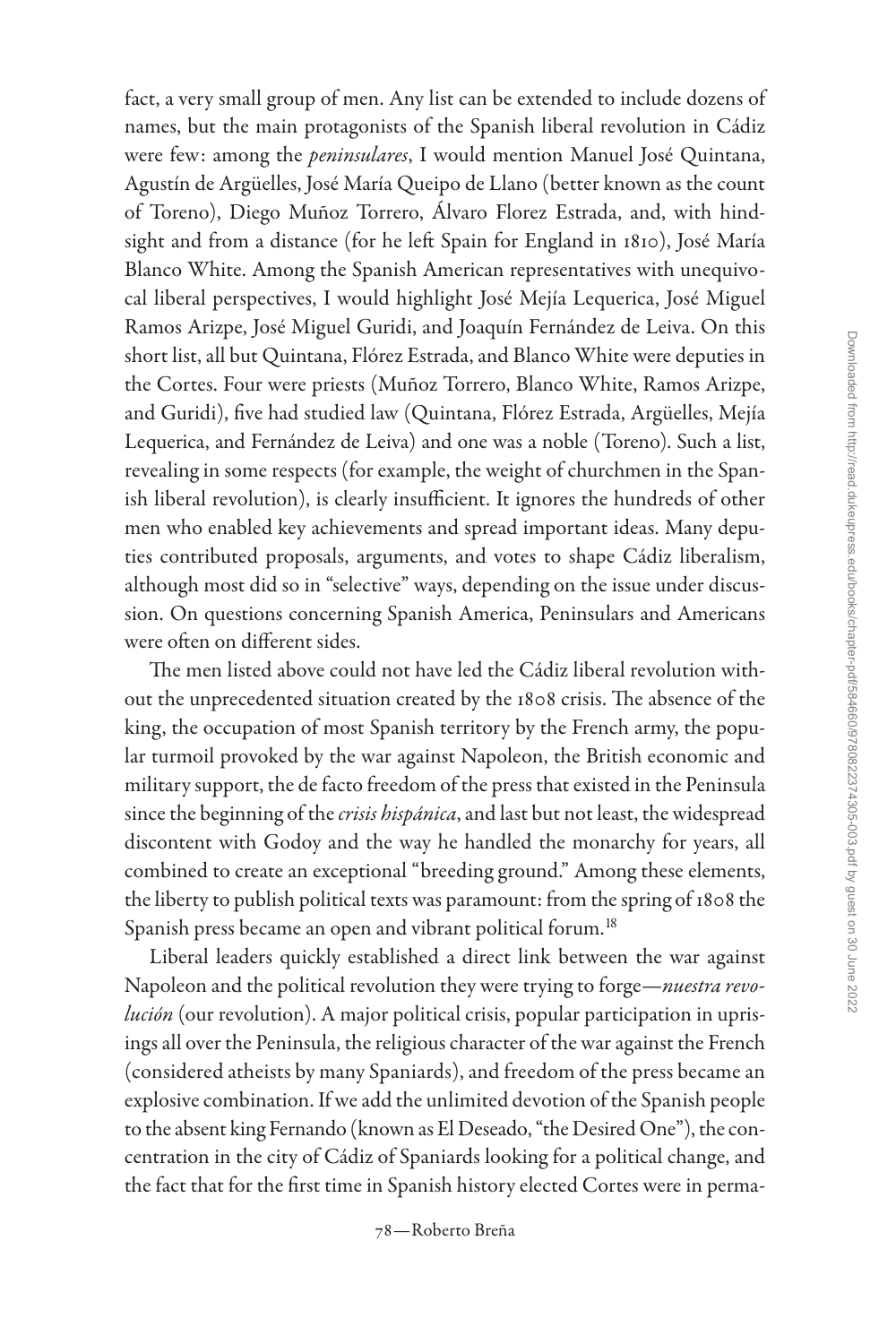nent session working on a new constitution, we can get an idea of life in "sweet Cadiz" during the liberal revolution.

In any case, while this revolution was the result of the participation of many people, at its core was the small number of deputies identified as liberales. For the first time, the term "liberal" defined a political group. From Cádiz, the term extended to Spanish America, then across Europe and, eventually, to the rest of world.[19](#page-29-0)

The first Spanish liberalism mixed traditional and revolutionary elements. In new historical circumstances, traditional elements gained strong reformist connotations and led to revolutionary consequences. Karl Marx saw the ambiguous nature of the Cádiz Constitution as a combination of the old and the new in which the latter prevailed. For him, the document was a compromise between the "liberal ideas of the eighteenth century" and "the obscure traditions of theocracy"; the fusion made him wonder how such a radical document came out "of the old monastic and absolutist Spain.["20](#page-29-0)

The main tenets of the first Spanish liberalism are centered in the following constitutional articles: national sovereignty (art. 3), protection of individual rights (art. 4), purpose of government ("the happiness of the Nation and the well-being of the individuals that compose it," art. 13), division of powers (arts. 15–17), national representation (art. 27), indirect electoral system in three levels (arts. 34–103), inviolability of individual liberty by the king (art. 172, section 11), fair administration of criminal justice (arts. 286–308), inviolability of each person's home (art. 306), general taxation (art. 339), national education (arts. 366–370), and, last but not least, freedom of the press (art. 371). Many of these stipulations may not seem new, to the extent they had precedents in the British legislation emanating mainly from the "Glorious Revolution" (1688–1689), the Constitution of the United States (1787), or the French constitutions that came out of the revolution of 1789.

Still, some provisions of the Cádiz Constitution were revolutionary from any perspective: for example, the wide extension of the franchise and the inclusion of the Americas' indigenous peoples as citizens. Ultimately, the revolutionary character of any constitution comes from the prevailing sociopolitical conditions in which it sees light. The Cádiz Charter came out of a global monarchy (including the Philippines) that had worked for time immemorial under principles of divine right. In that context, the Constitution of 1812 brought a revolutionary rebalancing of the power of God, the rights of the pueblos in Cortes, and a people suddenly in arms against ungodly French usurpers. The core political, social, and cultural values that sustained the Antiguo Régimen in Spain and its empire for centuries were reworked in transforming ways.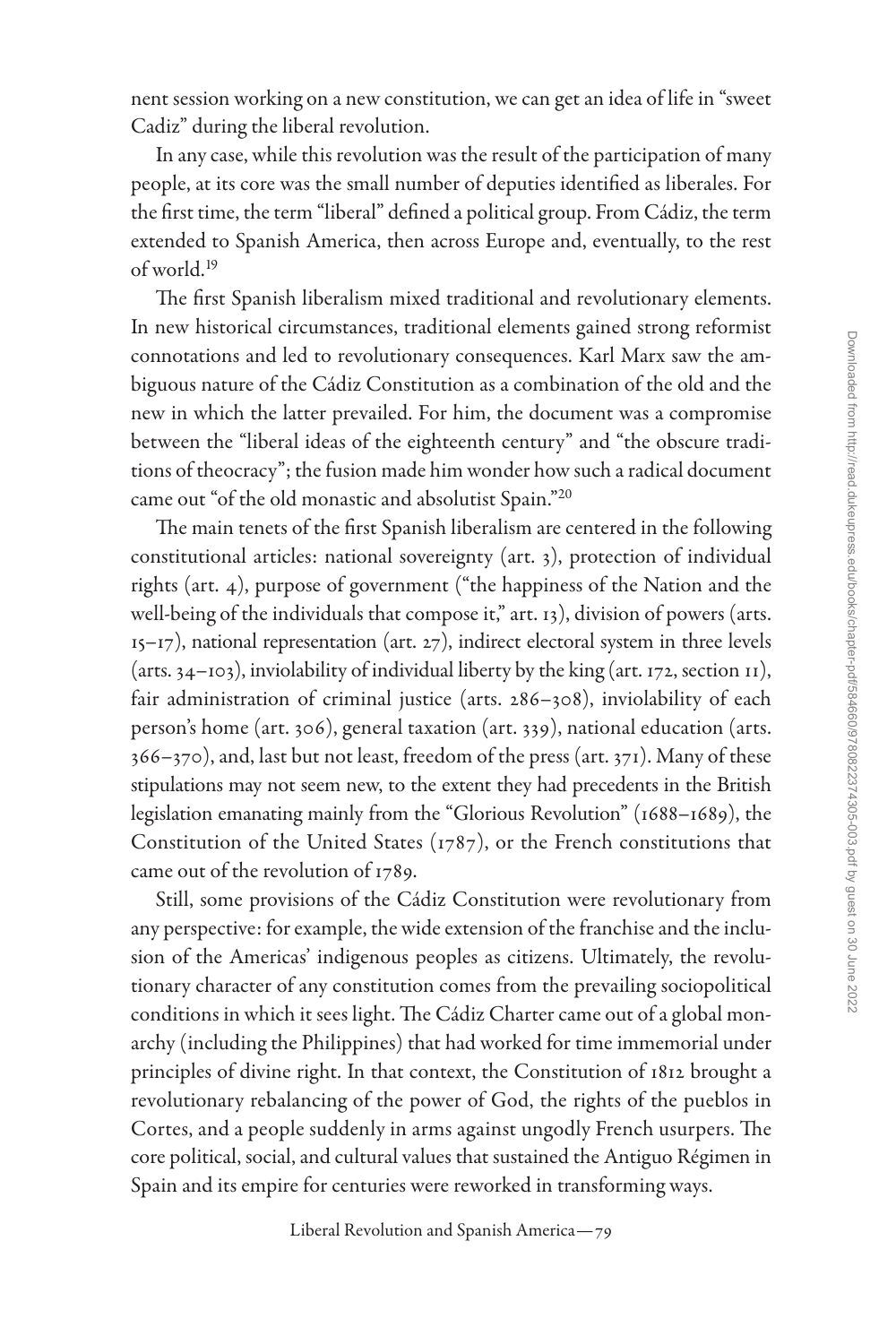Marx's perception of the radicalism of the Cádiz Constitution was right; its novelty built on traditional elements that explain the ideological ambiguity he read in the document. The main argument against the constitution's revolutionary character has focused on article 12, establishing Catholicism as the exclusive religion and forbidding any other. Other articles in the charter point in the same direction: articles 35–58 on the organization of elections at the parish level (thus overseen by local priests) and article 249, maintaining the legal privileges of the clergy. If simple claims of divine right ended with the declaration of national sovereignty the Cortes made on its first day (September 24, 1810), the recognition of God's ultimate power and of Catholic rights held strong.

Many historians have focused on article 12 to question the depth of the first Spanish liberalism. But if Spanish political traditions and new historical circumstances are taken into consideration, this position is untenable. It ignores Spanish history since at least the end of the fifteenth century. Limiting the power of the monarch with a written constitution was a radical turn that did not require a denial of God's rights or the Church's roles. And the Realpolitik of re-creating government in the face of a foreign invasion and broad popular mobilization also inhibited any explicit turn against the Church. As leading liberals like Argüelles and Toreno argued years later to justify their less than radical position regarding the Church, many of the changes pressed by the constitution were going to face adversity within Spanish society (as was the case); a proclamation of religious tolerance would have undermined the whole liberal project.<sup>21</sup>

Still, many decrees issued by the Cortes before the constitution was sanctioned in March 1812 did diminish the power of the Church, seeking to reduce its size and limit its power. The abolition of the Inquisition was a major liberal accomplishment. The six articles of title IX (arts.  $366 - 371$ ) are equally important: education at all levels became the responsibility of the government and a "General Direction of Studies" was created to review and control public education (art. 369). Education came under the oversight of continuing Cortes that will "legislate on everything that has to do with [this] important object" (art. 370). Article 371 also guaranteed freedom of the press, ending Church censorship. It is difficult to exaggerate the importance of these articles in promoting a secularization that can be considered timid only by those blind to the role the Church and the power of Catholicism in Spanish society—historically and still in 1810. Taking education from the Church was an indispensable step toward the kind of society the liberales wanted for Spain and its overseas territories.[22](#page-29-0) The 1812 Cádiz Constitution maintained Catholicism, but simultaneously ended the exclusive role of the Church in education, the press, and public discourse.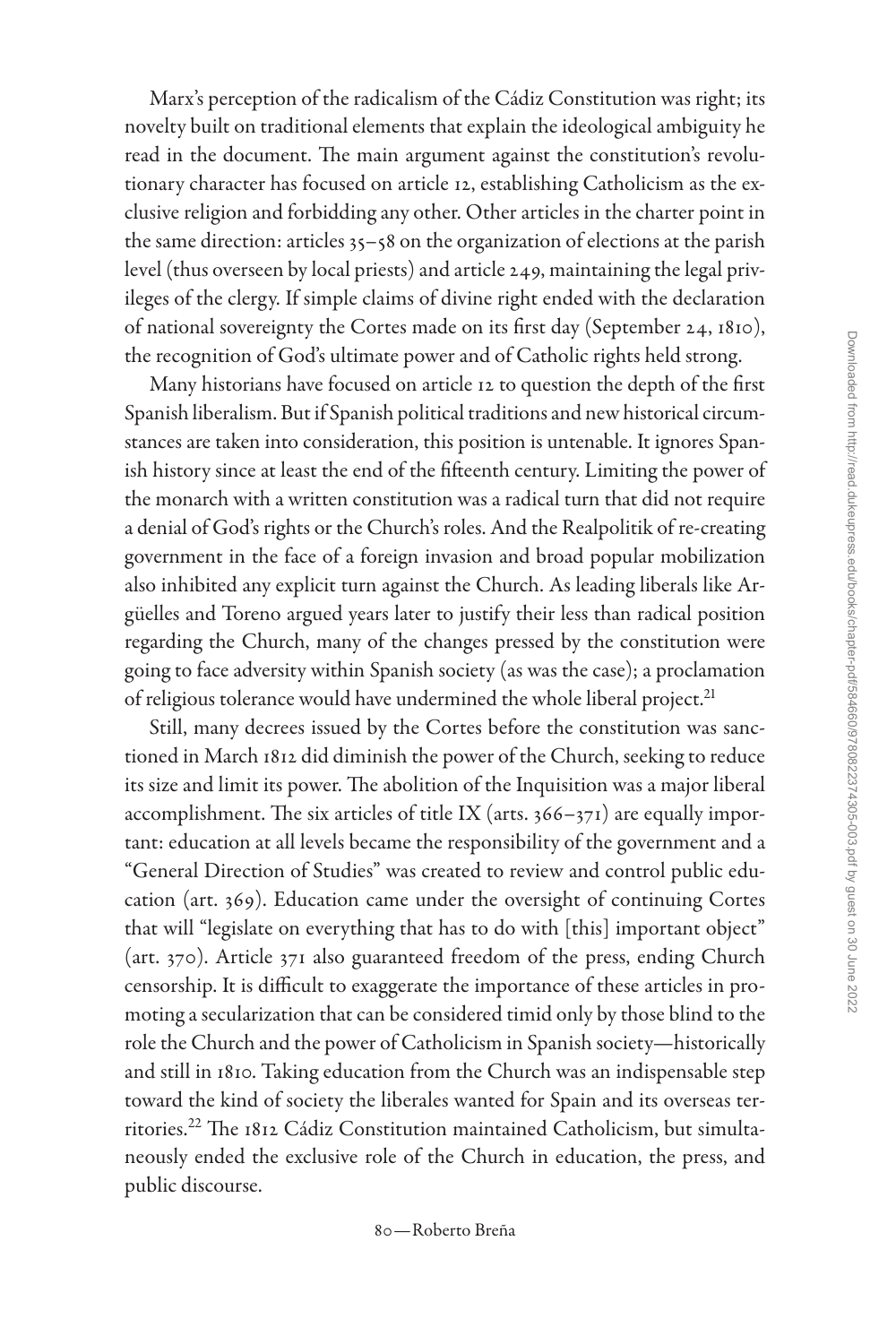A good way to gauge what national sovereignty, political equality, separation of powers, individual rights, elections, and a national system of education meant in peninsular Spain and its territories in America and Asia is the reaction of the Church to the Cádiz Constitution. Clerical opposition could not have been more adamant or more vocal. It is impossible to explain the reception of Fernando VII on his return to Spain in 1814 and the ease with which he reinstalled absolutism without the total support of the clerical hierarchy. (The same applies to the army; in fact, in the heat of the moment its support was even more decisive for the return of absolutism.) It should be remembered, however, that several priests played central roles in the Cortes, either designing many liberal measures or supporting them wholeheartedly. Their participation contrasts with the staunch and permanent antiliberal position of the Church hierarchy in every domain of political and social life (an opposition that continued throughout the nineteenth century, and beyond).

The actions of Fernando VII when he returned and reinstated absolutism in 1814 also give a good measure of the radical significance of the Cádiz Constitution. Much has been written about the alliance between "the Throne and the Altar" in eighteenth-century Spain. The alliance was tested by the "regalist" reforms of Carlos III; but after his death in 1788 and then in reaction to the French Revolution, the Spanish Crown and Church grew closer under Carlos IV. If we add the widespread belief among the Spanish people that the French were anti-Catholic and the profound Catholicism of Fernando VII, it is no surprise that the defeat of the French in 1814 brought a renewal of an intimate alliance between king and Church in Spain.

This exploration of the complex relationship among Cádiz liberals, Catholicism, and the Church highlights the role of the 1812 Constitution as revolutionary—within Spanish history and Spanish tradition. Analysts coming from other traditions cannot claim that Cádiz liberalism copied Anglo-American and French precedents—and malign it for not copying their anticlerical examples. In this and many other ways, Hispanic liberalism was uniquely revolutionary.

What were the main intellectual sources of the first Spanish liberalism? The most important are scholasticism, the modern school of Natural Law, Spanish historic nationalism (*nacionalismo histórico*), the Spanish Enlightenment, and finally French constitutional thought (especially the Constitution of 1791).<sup>[23](#page-29-0)</sup> These currents reveal the eclecticism of Spanish liberalism. Let us briefly outline the importance of each.

On scholasticism, during the crisis hispánica of the early nineteenth century it is better to refer to "neoscholasticism." The main neoscholastic authors "present"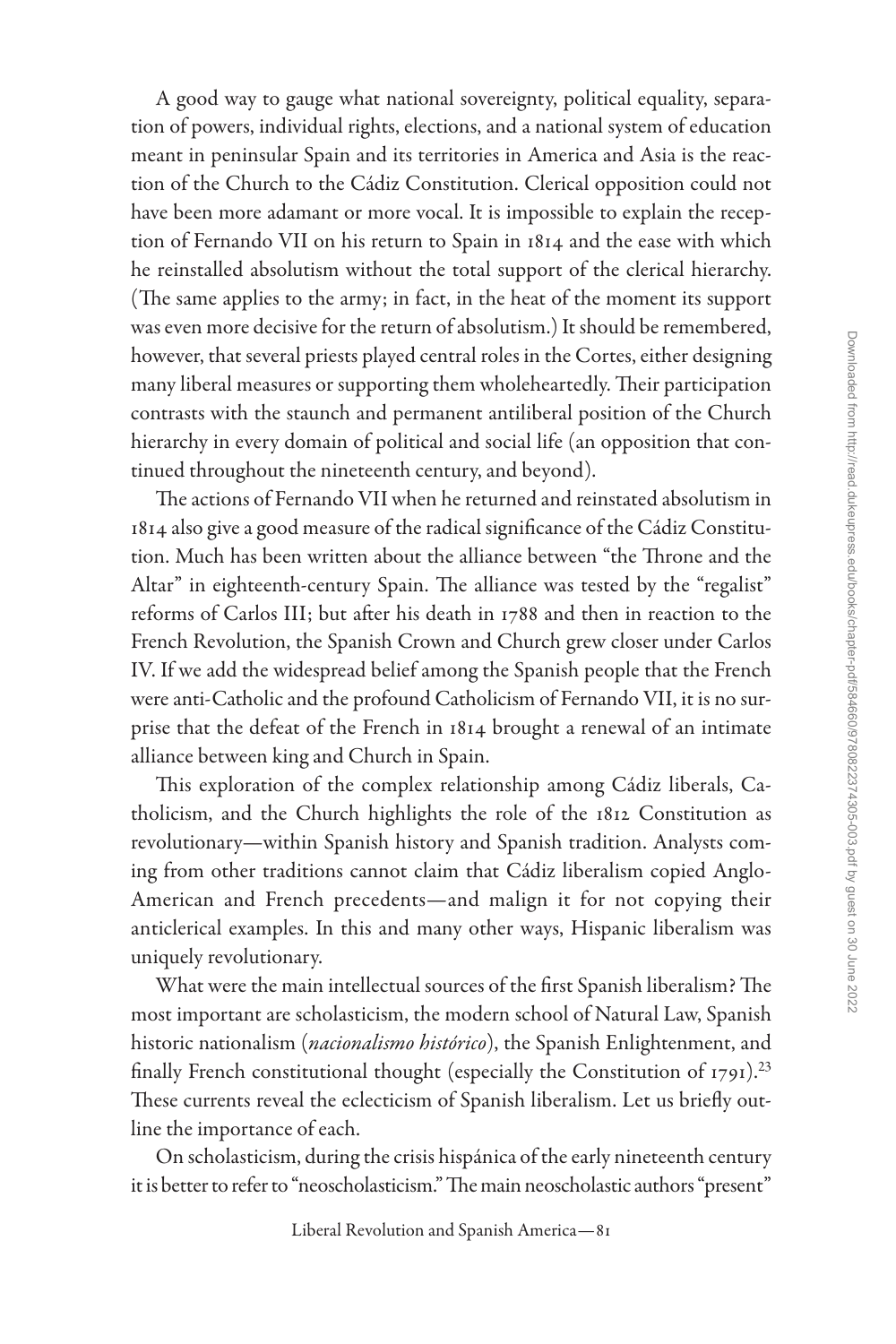in the Cádiz Cortes were Francisco de Vitoria (1485–1546), Juan de Mariana (1536–1624), and Francisco Suárez (1548–1617), thinkers often identified with the School of Salamanca. As Quentin Skinner has shown, these authors led a revival of Thomism that made very important contributions to the development of modern political thought. They laid the foundations of social contract theory and took the notion of consent to new levels of development.<sup>24</sup> However, if Vitoria, Mariana, and Suárez were present in Cádiz, it was not mainly because of the idea of consent, but regarding four related questions that were on the Cortes's agenda due to the French occupation: the ultimate locus of power, the sovereignty of the pueblos (cities, towns, and other communities), the subsequent limits of kingly power, and the consequent right of the pueblos to resist any usurpation of sovereignty. The neoscholastics gave these topics different connotations, but all insisted on the preeminence of the community as the foundation of political legitimacy.[25](#page-30-0) Their presence in the debates of the Cortes was in a certain way inevitable; Vitoria, Mariana, and Suárez were essential to the curricula of every Spanish and Spanish American university. They were, in other words, part of the "intellectual baggage" of the vast majority of the Cádiz deputies. The sovereignty of the pueblos, derived ultimately from God, was an enduring and very much debated Spanish tradition; it did not have to be imported or copied from anywhere.

The important exponents of modern Natural Law were many; the bestknown in Spain during the second half of the eighteenth century were Grotius (1583–1645), Pufendorf (1632–1694), Barbeyrac (1644–1744), and Vattel (1714–1767). The neo-Thomists rigorously maintained the traditional scholastic hierarchy of Eternal, Divine, Natural and human law. For them, Natural Law was a reflection of Eternal Law—an "implant" in men to understand the designs of God.<sup>26</sup> This understanding of Natural Law began to change when Grotius saw it as a dictate of reason, of the rational nature of man; for him, the key was not conformity with nature, but conformity with *rational* nature[.27](#page-30-0)

Several proponents of modern Natural Law were introduced into Spanish universities in the 1770s, shaping the visions of many political thinkers as the nineteenth century began. In the Cádiz Cortes, two of the most important theses of what Joaquín Varela Suanzes calls *iusnaturalismo racionalista* came up in several debates, especially regarding the state of nature and the social con-tract.<sup>[28](#page-30-0)</sup> Closely linked to rationalist Natural Law is another important source of the first Spanish liberalism: the constitutional thought contained, implicitly or explicitly, in the works of French thinkers like Montesquieu, Rousseau, and Sieyès. These authors were also present in the Cádiz debates, albeit in varied disguises. In the case of Rousseau, contemporary historiography is cautious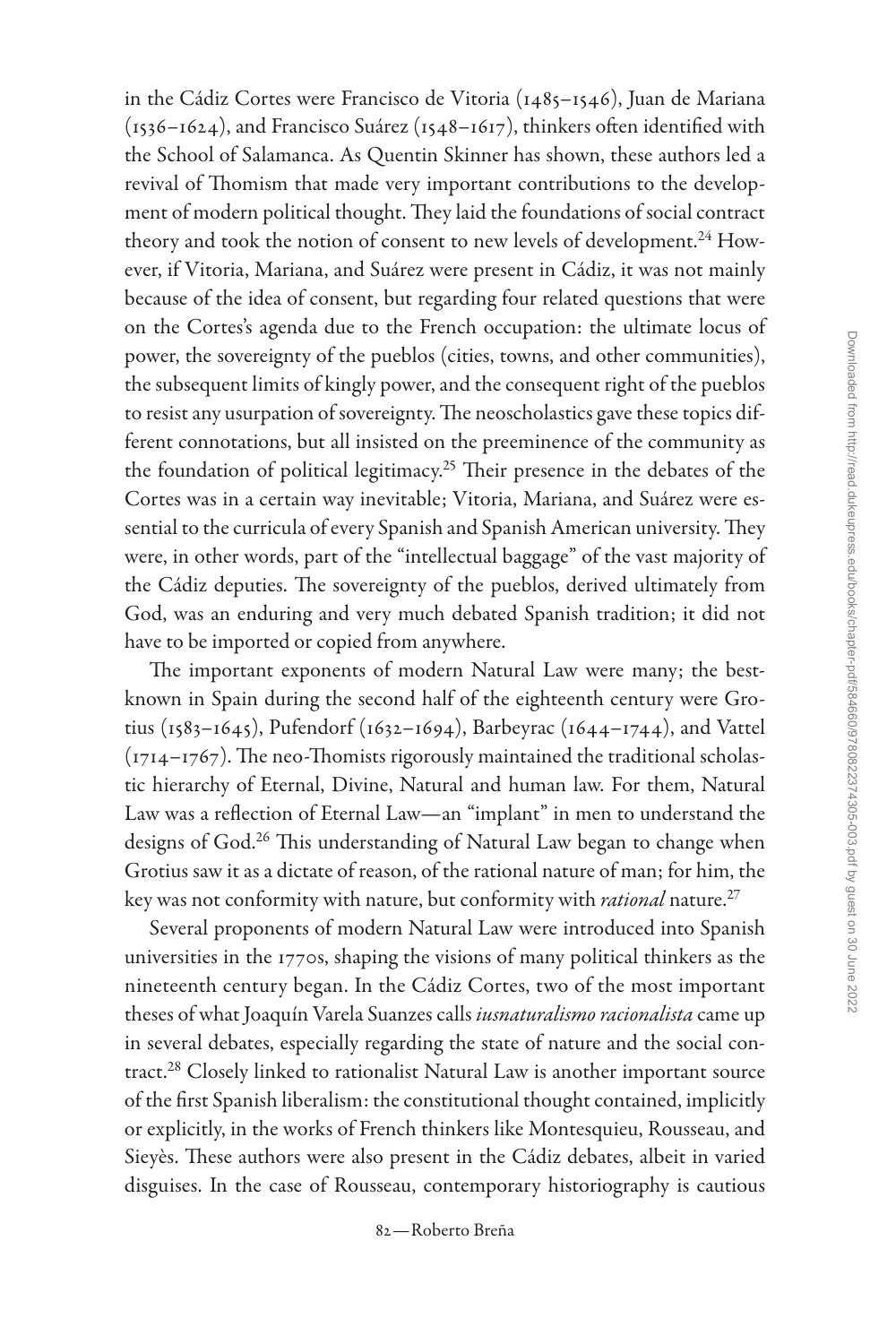when calibrating his influence on Spanish liberalism. His literary and pedagogic ideas influenced the Spanish Enlightenment, no doubt; but his politics were challenged, and become hard to discuss and assess since the French Revolution and even more after the occupation by Napoleon's army in 1808.

In this regard, the relative openness of the Spanish Crown to the books and ideas coming from its Bourbon ally and neighbor came to a drastic halt in 1789. The count of Floridablanca, one of the most important ministers of the period, closed the border to stop revolutionary material from entering Spain. The closure was not fully effective, but the political reaction of the Spanish government and its increasingly conservative stance toward revolutionary France are evident. Between 1790 and 1792 the most "progressive" members of the Spanish government lost their posts: Cabarrús, Jovellanos, Campomanes, and Aranda. The French Revolution thus fortified the ideology, the interests, and the political position of the Church and of the most conservative sectors of Spanish society.

As Emilio La Parra showed in his biography of Godoy, it is true that on questions of regalism and some economic goals there was no rupture of the Spanish Enlightenment between Carlos III and Carlos IV. However, there is no denying that in other aspects the arrival of Godoy to power in 1790 stultified winds of change that had flourished under Carlos III[.29](#page-30-0) As Antonio de Maravall and Antonio Elorza showed long ago, some Spanish authors made enlightened and advanced political proposals in the 1780s (León del Arroyal, Manuel de Aguirre, and Valentín de Foronda among them). Still, the limited diffusion of their work and the notion, present in all of them, that the king had to be the center and arbiter of political reforms, make it difficult to see a direct link between the Spanish Enlightenment and the Cádiz Cortes, that were so adamant in limiting the king's power.<sup>[30](#page-30-0)</sup> The links between the Spanish Enlightenment, a rationalist movement focused on socioeconomic (i.e., nonpolitical) reform, and the Cádiz political revolution are not as easy to establish as scholars suggested for a long time, and some historians still do. The Enlightenment was primarily a protracted intellectual process focused on administrative and economic reforms that aimed to bolster the monarchy; Cádiz was first and foremost a political revolution that aimed to limit the monarchy, turn it into a constitutional regime, expel the French, and hold the empire together.

A lot of ink has been spilled on the purported influence of the French Constitution of 1791 on the Spanish Charter of 1812. Was the Cádiz text an imitation of the 1791 document? The French text had clear influences on the Cádiz Constitution, but there were also blatant differences regarding certain aspects of government, political values, and ideological visions. Most notably, a deep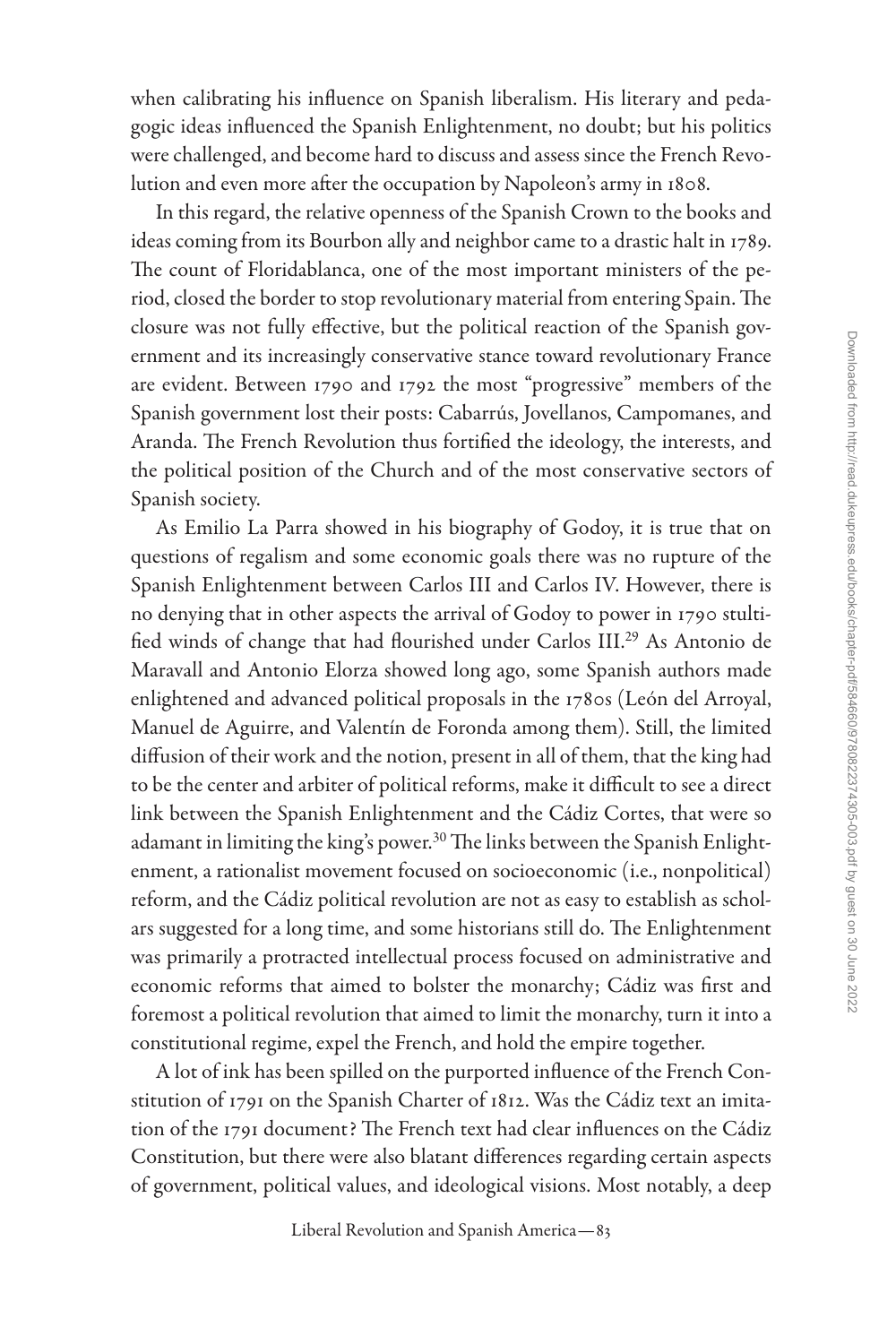Spanish historical perspective—the *historicismo nacionalista* discussed in what follows—justifies the Cádiz text, while a tabula rasa mentality prevails in all the French constitutions drafted in the shadow of the revolution of 1789. The Cádiz Charter permits popular participation in elections and devotes a lot of space to electoral issues, but includes no Declaration of Rights. And as noted, the Cádiz document remained firmly grounded in Spanish Catholicism, much in contrast with the areligious character of French revolutionary texts. Influence, yes; copying, no.

We arrive at arguably the most important doctrinal and ideological source of the first Spanish liberalism: Spanish nationalist historicism or *historicismo nacionalista*. The notion of Spain's "historic constitution" was one of the most debated issues in Cádiz. The concept had been discussed in Spanish intellectual circles since 1780, when Jovellanos presented his discourse of admission to the Royal Academy of History titled *Sobre la necesidad de unir al estudio de nuestra legislación el de nuestra historia* ("On the need to join the study of our legislation to the study of our history"). $31$  He argued that the political liberty individuals enjoyed in Spanish medieval kingdoms was lost under the Habsburg dynasty at the beginning of the sixteenth century. The liberty assured until that moment by Cortes that existed in several Spanish kingdoms had kept the power of kings within certain limits. The situation changed with the Hapsburgs—especially the first two, Carlos I and Felipe II. For Jovellanos civil liberty was progressively lost (thus the notion of "liberty recovered," so important for first Spanish liberalism). Therefore, Jovellanos argued that the primary task was to end three hundred years of despotism; his practical recommendations, however, were less critical[.32](#page-30-0) Without ignoring his historical inaccuracies regarding the real power of the medieval Cortes, Jovellanos's idea of a liberty reclaimed or recovered became, in the hands of the *liberales doceañistas*, one of the most powerful ideological devices at work in Cádiz.

The same can be said of the vision of Spain's history presented by the second most important author of "historical nationalism": Francisco Martínez Marina. He wrote *Teoría de las Cortes*, the most complete text of this current of thought; this book was a historical interpretation and an ideological construct that became a political device.<sup>33</sup> Martínez Marina's life and work reflected the ambiguities and inconsistencies of the first Spanish liberalism—to such an extent that it is difficult to locate him in the ideological spectrum of the age. He first collaborated with the Napoleonic government of José I, but his *afrancesado* past did not prevent his ideas from being read and discussed widely, nor block his election as a deputy in the revived Cortes of 1820.<sup>34</sup> Martínez Marina began to develop Jovellanos's ideas in his *Ensayo histórico-crítico sobre la legis-*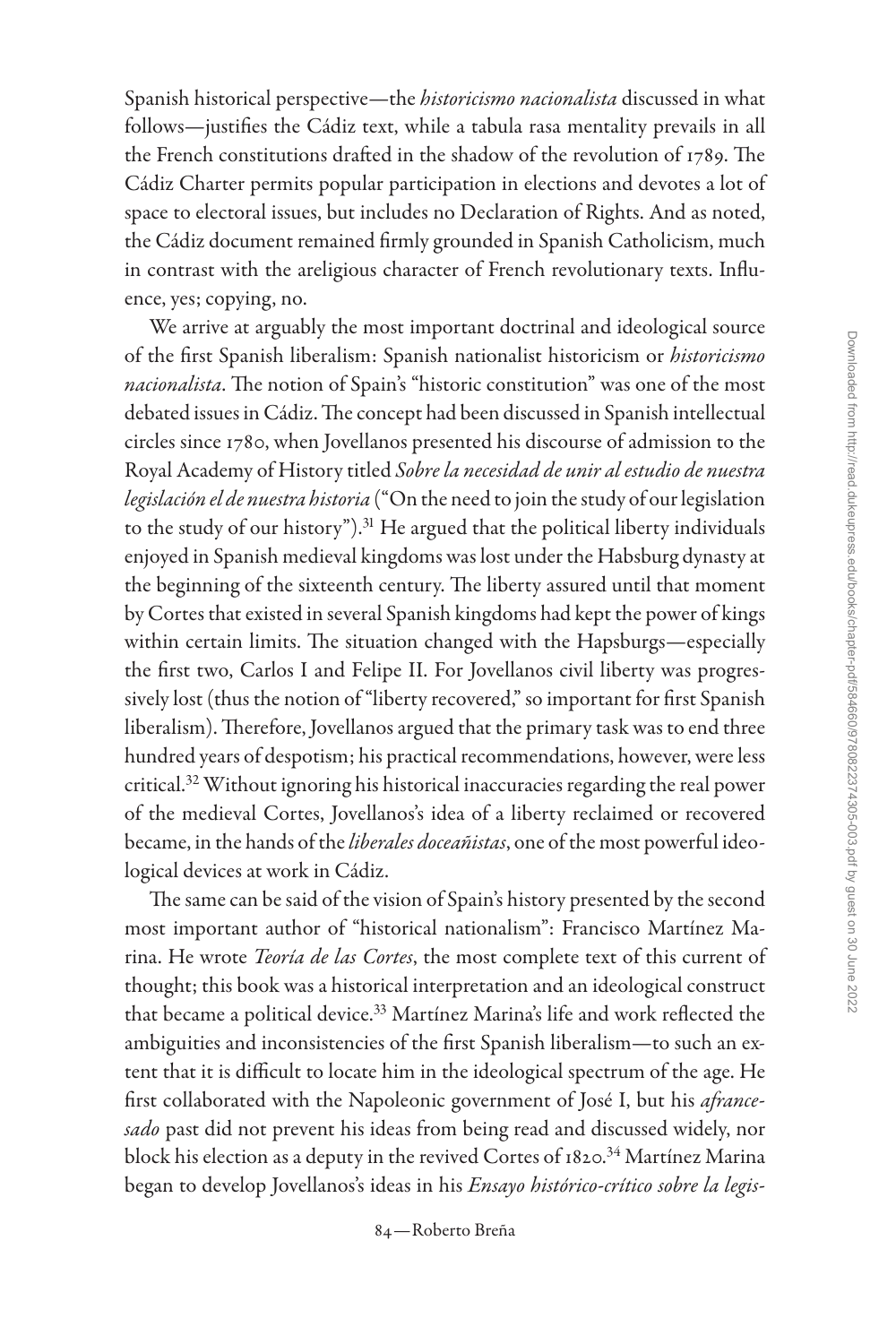*lación y principales cuerpos legales de los reinos de León y Castilla* (1808), but it was his later *Teoría de las Cortes* (1813) that gave him notoriety. He extended Jovellanos's thesis insisting on the despotism of the Habsburg and Bourbon dynasties. In the aftermath of the 1808 crisis, Martínez Marina's argument was recovered, modified, and developed by Cádiz liberals who found in it Spanish precedents for popular sovereignty, the rejection of absolutism, and the recovery of individual and municipal liberties.<sup>35</sup>

The third key text of Spanish historic nationalism, following Jovellanos and Martínez Marina, is the "Preliminary Discourse" that prefaced the Cádiz Constitution. Its authorship is traditionally attributed to Argüelles, the deputy considered by friends and foes alike as the leader of the liberal group at the Cádiz Cortes. Although he was responsible for most of its content, other members of the constitutional commission contributed to the "Discourse." This text became the most important synthesis of the doctrine and program of early Spanish liberalism. Its opening words have been cited repeatedly. I present them here again because they show the level of complexity and tension of the relationship that Spanish liberals established with their past:

The Commission does not propose anything that cannot be found in authentic and solemn form in the various legislative bodies of Spain, but rather the novelty lies in the way in which the duties of government have been distributed. Said duties have been ordered and classified such that they might form a system of foundational and constitutional law that was in accordance with the fundamental laws of Aragon, Navarre, and Castile with regard to national liberty and independence, to the privileges and obligations of citizens, to the dignity and authority of the King and the judicial system, to the establishment and use of the armed forces, and to the economic and administrative methods to be employed in the provinces[.36](#page-31-0)

In these lines, the revival of Spanish monarchical traditions could not be stated more clearly. Yet as María Luisa Sánchez-Mejía emphasizes, the constitution also contained articles that were pure "revolutionary liberalism": sovereignty of the nation, a one chamber parliament, individual liberties, clear limits to the king's power, division of powers, and the responsibility of ministers to the Parliament.<sup>[37](#page-31-0)</sup> The insistence of key liberals on the traditional character of their enterprise may thus seem odd. However, with the Spanish people immersed in a brutal war against Napoleon, this insistence gains intelligibility as another example of their political ability. Let us read some lines from the end of the "Discourse":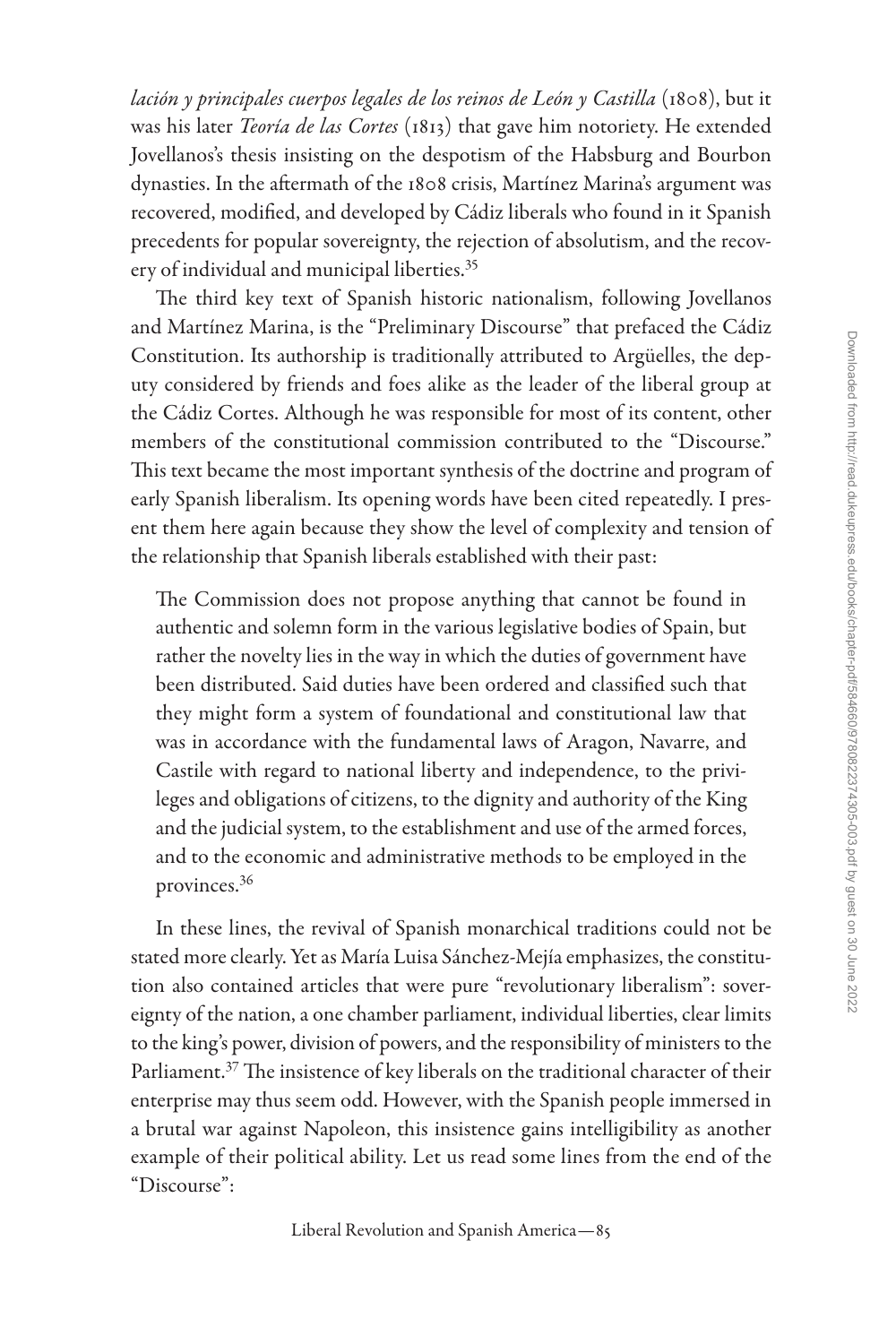The Constitution will never be in greater danger than from the moment it is announced until, following the proposal that the Constitution will put into place [that it cannot be modified in eight years, article 375], the document begins to more firmly establish itself and thereby reduce the aversion and repugnance that work against it. Feelings of resentment, revenge, worries, diverse interests, and even habit and tradition, will con-spire against the Constitution.<sup>[38](#page-31-0)</sup>

Regarding those authors who still question the liberal character of the Constitution and the Spanish revolution of 1808–1814, it should be mentioned that there is no one model or archetype of liberalism. Instead, diverse historical liberalisms have existed in the Western world during the last two hundred years. It is useful to cite more of the "Discourse" to show to what extent the Cádiz enterprise belongs among them:

The Government must ensure that our laws are upheld. This must be its primary concern; but in order to preserve the peace and tranquility of the people, the government does not need to determine the interests of private citizens by means of court rulings and political decisions. *The harmful insistence on controlling all areas of civilian life by means of the regulations and mandates of political authorities have brought about similar and even greater ills than those that were supposed to be prevented by such control*.

# A few lines ahead:

True progress means protecting liberty in each individual's exercise of his physical and moral authority according to his needs and preferences. There is nothing more appropriate for the achievement of this objective than the entities that established under the proposed system. This system rests on two principles: to preserve the role of government so that it might be able to perform all its obligations and *to grant freedom to the nation's private citizens so that personal interest might be, in the case of each and every individual, the agent that drives their efforts toward well-being and advancement*. [39](#page-31-0)

These liberal elements in the "Discourse" were partially grounded in some of the central tenets of historic nationalism: the adherence to the historic legislation of Spain, the utmost admiration for the Spanish medieval Cortes, the decadence of Spain attributed to kingly despotism, and the progressive loss of the limiting power that the Cortes supposedly wielded. The mixture was un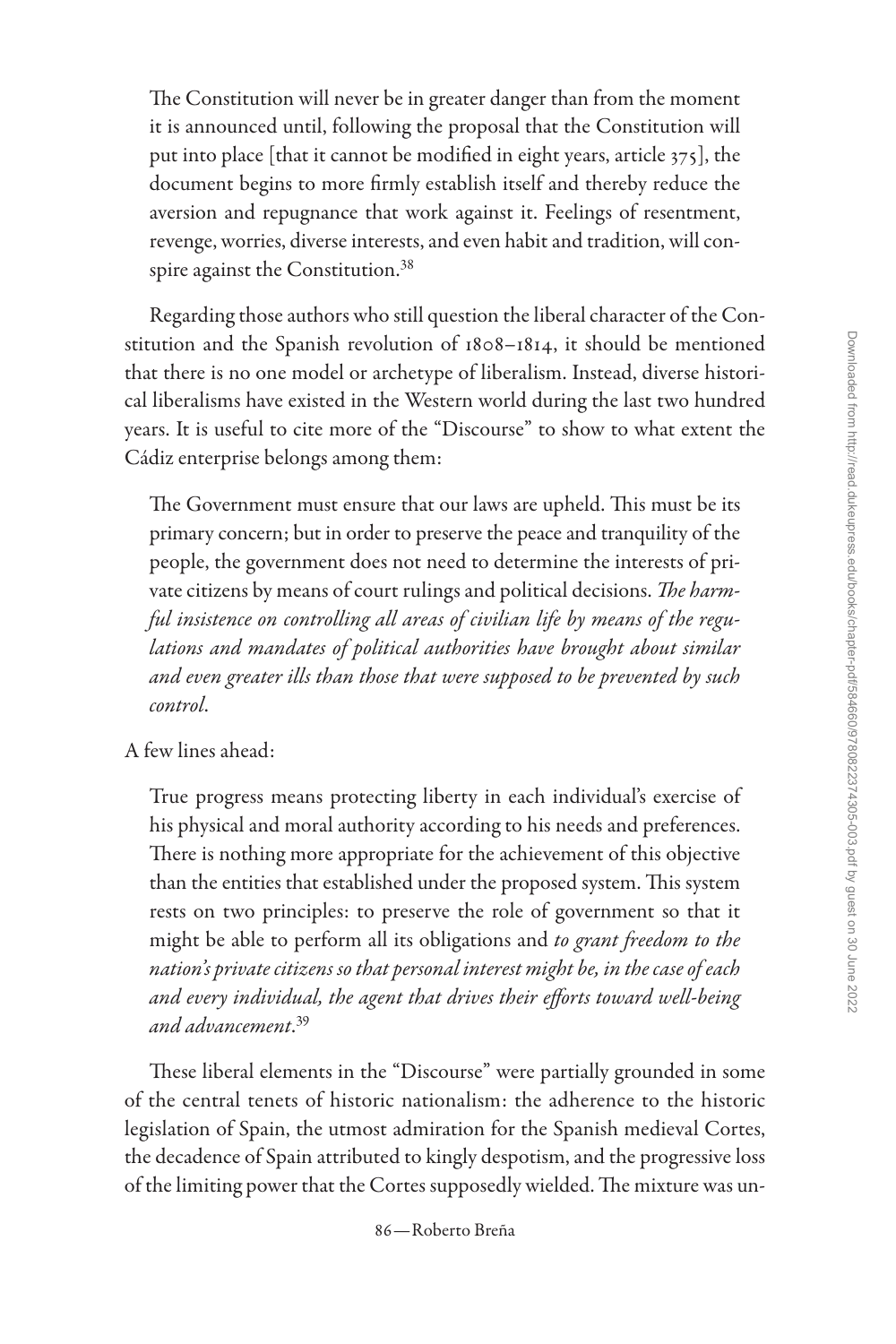stable, due to the prescriptive role given to history by nacionalismo histórico. Still, in the political situation created by the crisis of 1808, this historical, ideological, and political "cocktail" proved to be very effective. In the final analysis, historic nationalism was the most original element of the first Spanish liberalism—a history and a nationalism that could not be imported, yet could be exported and adapted to Spanish America.

# *Cádiz Liberalism and Spanish America*

In the "Preliminary Discourse" of the Cádiz Constitution there is only one mention of the wars that by March 1812, when the charter was sanctioned, had been going on for more than a year and a half in several parts of Spanish America. The reference points to the liberal decrees that the Cortes adopted on the administration of justice, which the "Discourse" stated "will obviously begin to heal the wounds that the rejection of the motherland's revolution, together with the disorder and arbitrariness of the previous Government, have opened unfortunately in some of Spain's overseas provinces."[40](#page-31-0) These words evince an idea cherished by peninsular liberals: that the text, almost by itself, would pacify the American insurrections. Regarding the "disorder and arbitrariness of the previous Government," the drafters of the "Discourse" surely referred to the Junta Central. The reference reveals a lack of self-criticism. The Junta Central had disappeared in January 1810, and the Cortes that gathered in Cádiz in September of that year not only failed to offer any proposal to pacify the Americas; on the contrary, it sent more soldiers to fight American "rebels."[41](#page-31-0)

If one goal of the Cádiz project was to hold Spain's Americas in the empire and in the fight against Napoleon, it succeeded despite insurgencies in New Spain and resistance in Caracas and Buenos Aires during its first years of implementation. Yet the 1812 Constitution contributed to transatlantic political debates that led most of the Americas to break away—during the charter's second implementation (with a new anticlerical edge), after 1820. Cádiz liberalism alone could not hold Spain's domains together, nor did it alone create Spanish American republics. But it did create liberties that helped keep the empire together in the face of insurgencies to 1814—and fueled divisions that contributed to its fall after 1820.

It should not be forgotten that reactions in Spanish America to Napoleon's 1808 invasion of the Peninsula unanimously supported the motherland (*madre patria*), and specifically Fernando VII. During 1809 there were confrontations in Chuquisaca, La Paz, and Quito between Americans and the peninsular authorities regarding the way the king's sovereignty was to be kept while he was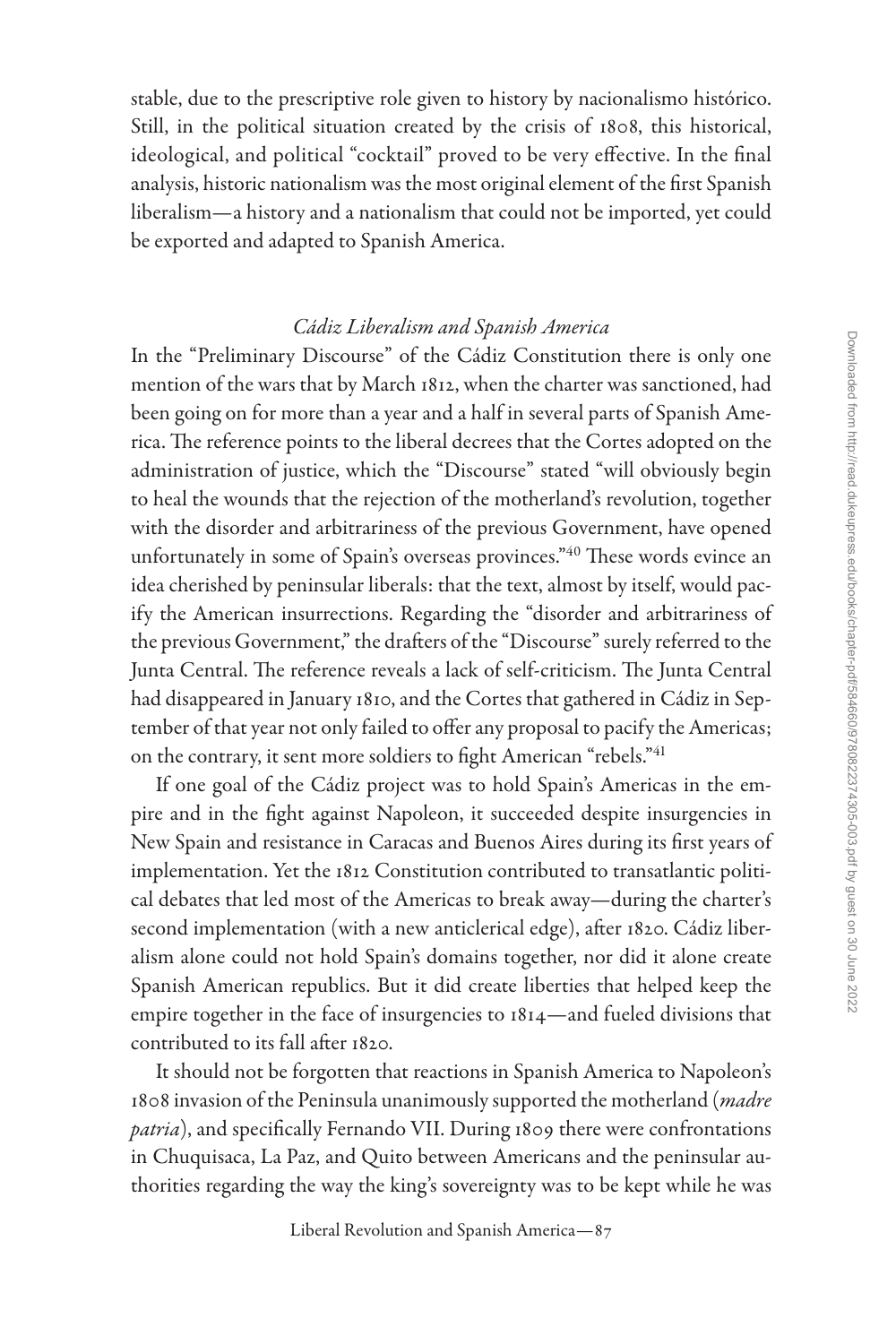a prisoner in France. Overt conflict between the metropolis and its colonies in America began in April 1810, when the Junta of Caracas decided not to recognize the legitimacy of the Regency that had succeeded the Junta Central in January of that year as the highest entity representing the deposed king. This conflict turned into an open war for separation in July 1811, when a Caracas junta declared Venezuela independent.<sup>42</sup> Separation had become an option.

At Cádiz, the empire was reconceived as a constitutional monarchy that would guide the destiny of a transatlantic Spanish nation united under shared liberal principles and institutions. While many in the Americas saw gain, they also saw the limits of Cádiz when dealing with some of their most cherished goals: commercial freedom and local self-rule. Paradoxically, the Cádiz liberalism designed to forge transatlantic unity increasingly became a language and a tool that fostered divisiveness between *españoles peninsulares* and *españoles americanos*.

Beginning in the summer of 1808 new political ideas coming from the Peninsula were discussed and debated with growing intensity across Spanish America. Newspapers, pamphlets, and leaflets published in Madrid, Seville, and Cádiz arrived in the American ports and reached all the important cities. Inevitably, there was a lapse of months between events in the Peninsula and the time they were known in America. More important, the news of several months often arrived at once in American ports (creating uncertainty, limiting understanding of peninsular events, and inhibiting possibilities of reacting effectively). Finally, the enormous distances and the time ships took to make the journey (especially to distant ports in South America) often made measures taken by the Junta Central, the Regency, or the Cortes obsolete on arrival. Such delays can be more or less harmless in "normal" times, but more than once they proved to be crucial as the mundo hispánico lived critical months.

By the time the Cortes gathered on September 24, 1810, Juntas of Caracas, Buenos Aires, and Bogotá had decided not to recognize the executive power claimed by the Regency. And although the new Cortes could not know it, a few days earlier a popular rebellion against Spanish authorities had begun in New Spain, the richest and most populated territory of the Spanish America. The rising, headed by the priest Miguel Hidalgo, was crushed after only four months; still, it shook established powers, devastated the silver economy (so important to the fight against Napoleon), and set off continuing conflicts political and popular—that would change the face of the viceroyalty permanently. Less violent movements that would nonetheless also end up in independence several years after, also started in September 1810 in two South American cities, Santiago and Quito.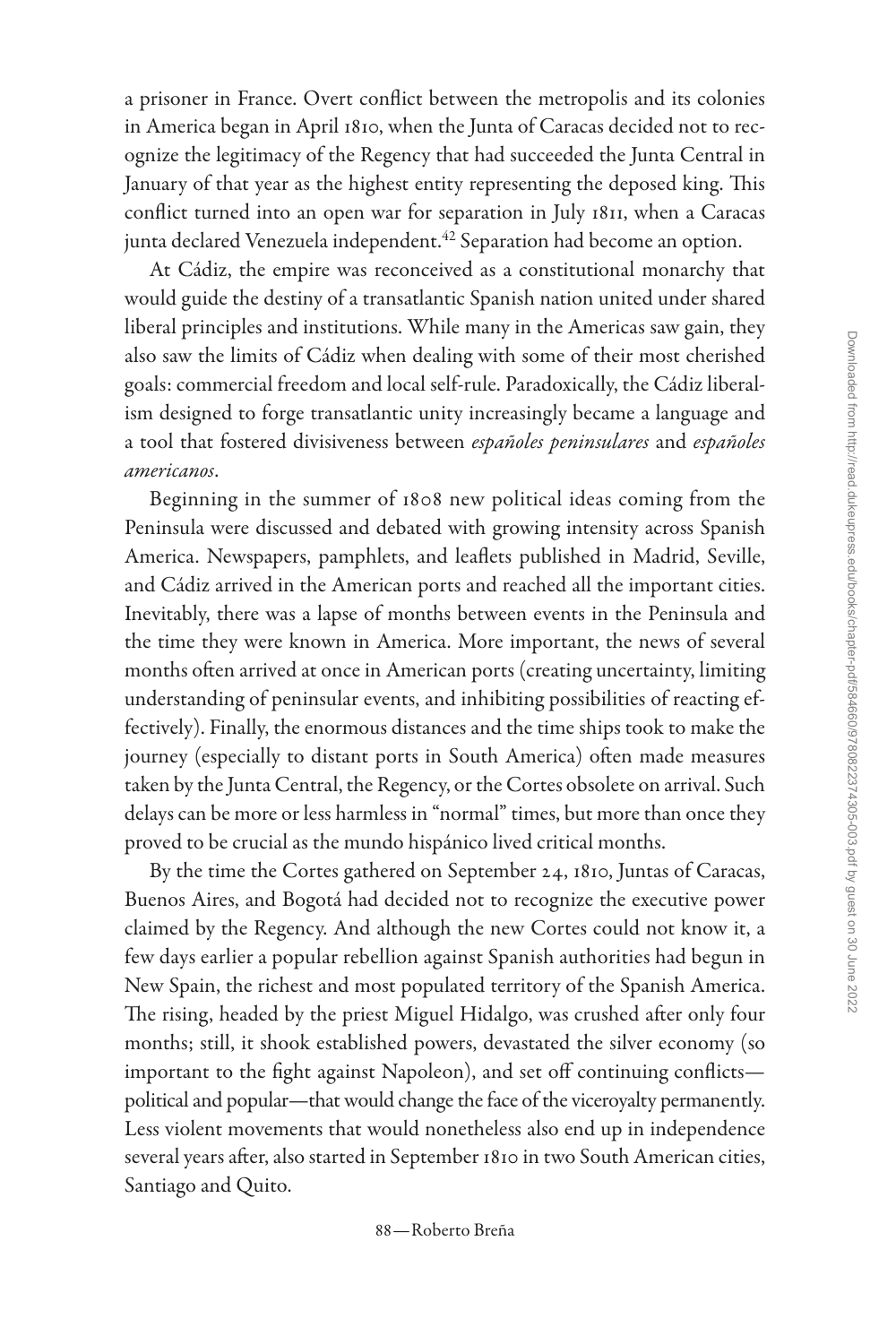Meanwhile, the Spanish American deputies at Cádiz faced possibilities and limits.<sup>43</sup> As noted, the American minority was always defeated when their most important political and economic demands came to a vote. This was perhaps inevitable: peninsular liberals never recognized the distinctive nature of the American territories and the different needs of its inhabitants. This "centralizing" perspective prevailed in the Cádiz Cortes from the very beginning (the same can be said of the Madrid Cortes during the Trienio Liberal of 1820–1823). However, it is important to put this issue in historical perspective. During the eighteenth century, the Spanish American territories had been treated increasingly as colonies, though Spanish legal tradition considered them kingdoms. Between 1810 and 1814 the American territories did obtain many things from the Cortes: among them, the end of tributes paid by indigenous and mixed peoples, limited representative institutions, freedom of cultivation, some commercial openings, new rights to justice and education, and legislation that softened social hierarchies. In contrast with the numerous constitutional documents drafted in Spanish America during these years, the goal of the Cádiz Constitution was to keep the transatlantic Spanish nation together. Article 18 granted full citizenship to indigenous Americans—a radical inclusionary step taken by Spanish liberals, far beyond anything contemplated by the men who turned thirteen colonies into the United States thirty years earlier. $^{44}$  $^{44}$  $^{44}$ 

The 1812 Constitution aimed to keep the transatlantic nation together through "unitary" rule. It centralized political power in the hands of new *jefes políticos* or *jefes superiores* appointed by the king in each Spanish American jurisdiction. The political chiefs would rule over two local entities created by the constitution—the *diputaciones provinciales* (Provincial Deputations) and *ayuntamientos* (city and town councils) that were given only administrative prerogatives. However, once in place the ayuntamientos progressively acquired capacities that were both administrative and political. In this, some of the most prescient peninsular liberals were proven right in their fears that due to the enormous distance from the center of political power, any political autonomy allowed to Spanish Americans would lead sooner than later to federalism and, in the long run, to the dissolution of the monarchy. In this and other ways, rights given by a charter seeking to forge unity worked to facilitate autonomy and, in time, division.

The Cádiz Constitution did not operate in the whole of Spanish America during its first period of application (1812 to 1814); it ruled less widely when it was reinstalled during the Trienio. During its first phase, it was implemented in the Viceroyalty of New Spain (except in the Bajío and other regions mired in insurgency), the Captaincy of Guatemala, the Viceroyalty of Peru, and some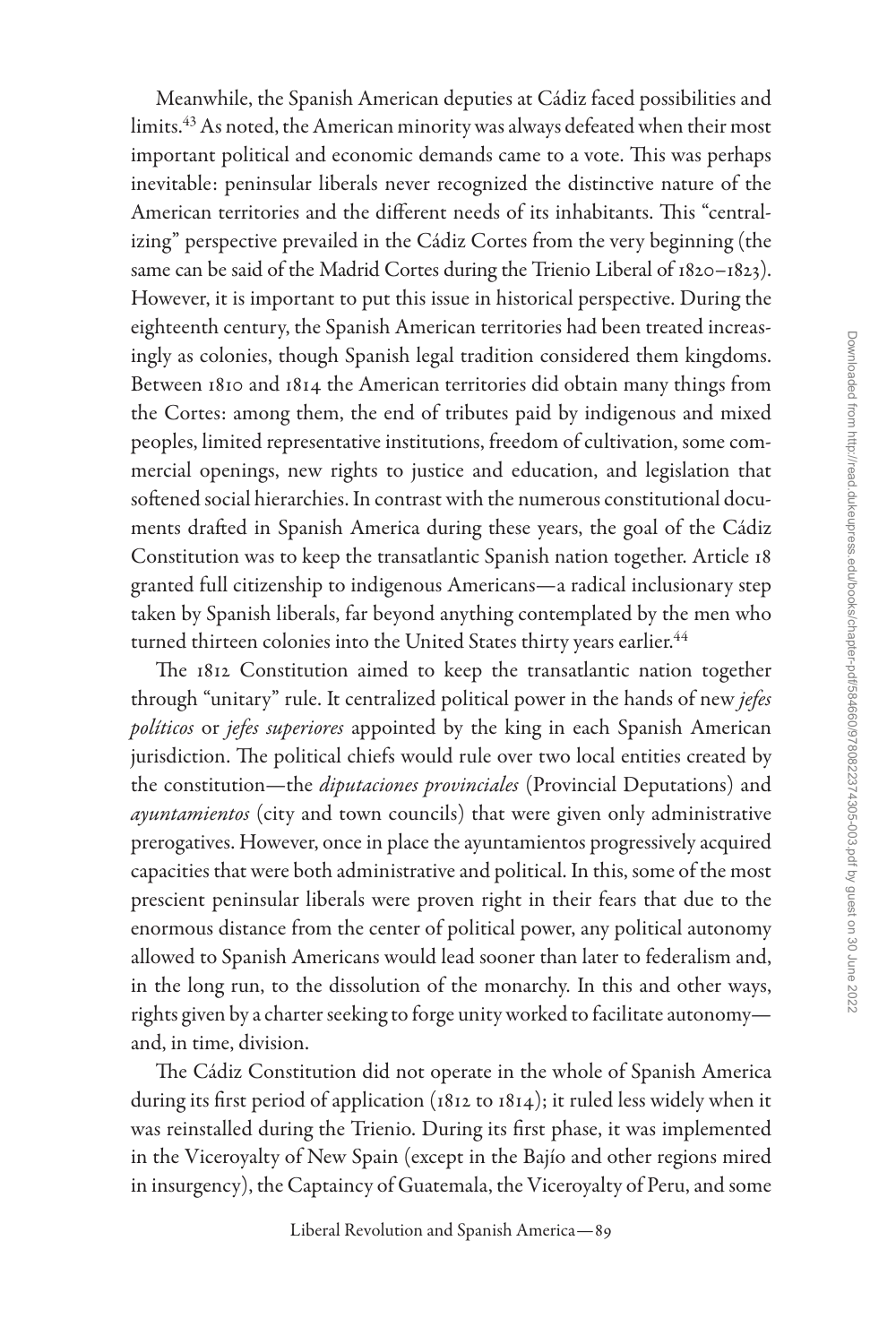cities in the Captaincy of Venezuela and the Viceroyalty of New Granada, as well as the city of Montevideo. Provincial deputations appeared in regional capitals, leading cities elected constitutional councils, old indigenous republics experimented with liberal municipalities—via parish elections that included all Hispanic and indigenous men, and excluded those of African ancestry, until selections moved up to electors who ensured that only the notables gained office.

The influence of first Spanish liberalism was direct in some cases, important in many others, but always debated, due to the conflictive circumstances.

Liberalismo hispánico also exerted influence in discussions and debates in territories where the constitution was not implemented.<sup>45</sup> Recent studies show that the Cádiz Constitution and the first Spanish liberalism had considerable influence even in the Río de la Plata region. While pursuing local autonomies, leaders kept informed of constitutional debates and constitutional offerings, responding in their own way to peninsular liberalism and at the same time promoting independence from the metropolis.<sup>46</sup> A leading Argentine scholar of the political history of the Río de la Plata in the independence period, Marcela Ternavasio, concluded that the Cádiz experience "had a strong presence in the *rioplatense* revolutionary process.["47](#page-31-0)

The first Spanish liberalism came to an abrupt end in the Peninsula, and formally in the Americas, with the return of Fernando VII in 1814. Six years later liberals returned to power in Spain and forced the Cádiz Constitution on Fernando. In the interim, movements toward independence had advanced in South America. In Peru loyalty still held, thanks to the political and military abilities of Viceroy José Fernando de Abascal and a creole elite who feared any experiment with popular sovereignty as the memories of the devastating risings of the 1780s held strong. In New Spain, political insurgency had declined since 1815, yet was never vanquished—and the popular insurgency that had devastated the Bajío was just ending in 1820.

Yet, while much had changed in the Americas since 1814, the Trienio Liberal (1820–1823) did not alter the attitudes and actions of the peninsular deputies in dealing with America. They remained committed to the limited representation and central control that had prevailed in the Cortes of Cádiz. A new approach to the *problema americano* might have been politically wise, as several territories, notably Buenos Aires and Caracas, were far along the road to independence, and many elsewhere were actively debating its benefits. Yet Spanish liberals still refused significant concessions to Americans regarding political autonomy and commercial openings. When peninsular deputies began to attend to American requests, it was too late. In September 1821 Mexico declared independence and New Spain's deputies, the largest American delegation at the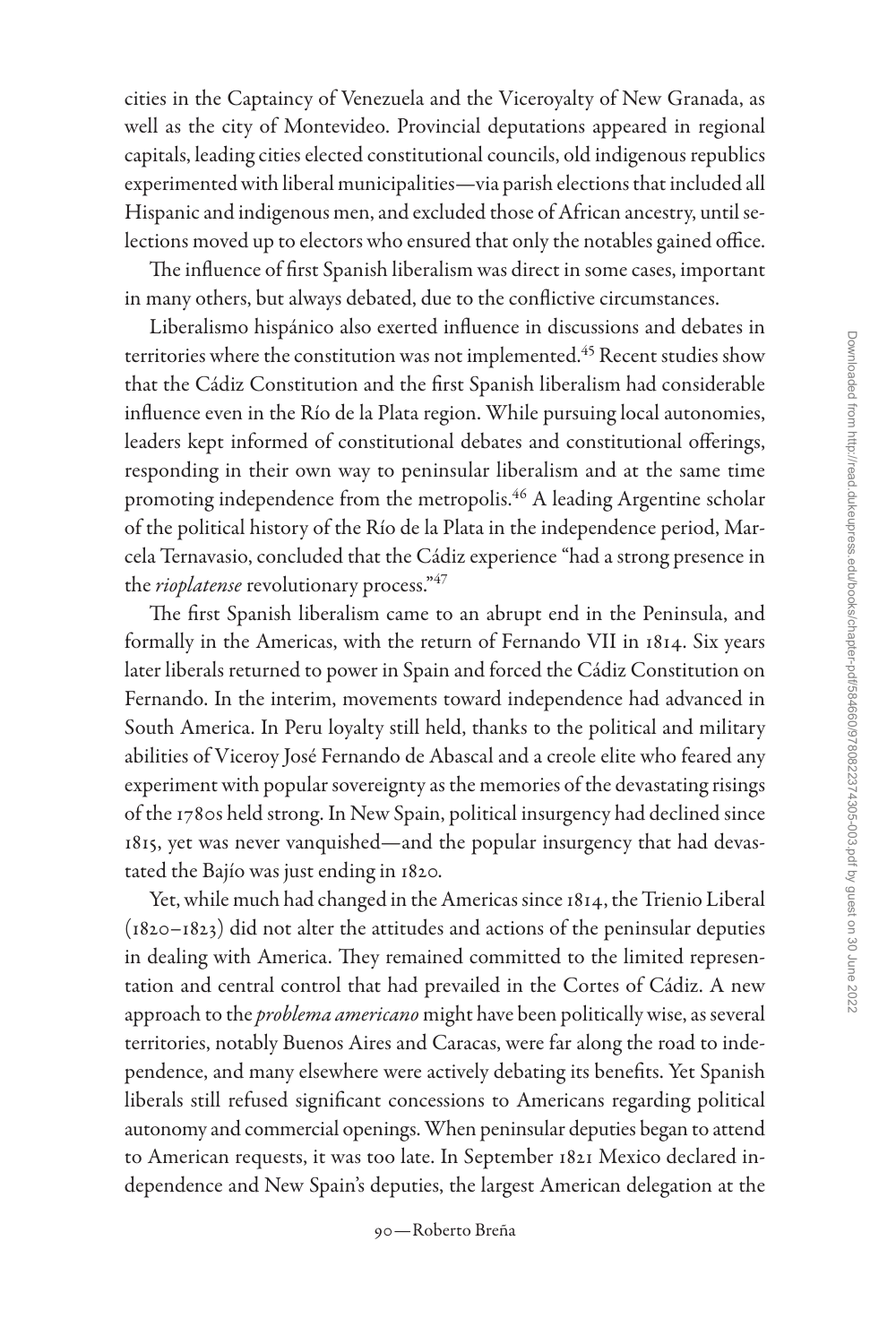Madrid Cortes, returned to their homeland. Three years later, in December 1824, the battle of Ayacucho meant that the whole of continental America was irretrievably lost to Spanish rule.

The triumph of the Spanish American emancipation movements after 1820 should not obscure the importance of the Trienio Liberal for Spanish history and Spanish American independence. It was the first time that liberalism was implemented in all of peninsular Spain. More important, this time the liberales came to power by themselves, not in response to invasion and occupation—but by a rising of military forces about to be sent to fight for the monarchy in South America. During the Trienio liberalism was not a cloistered anomaly in a city under siege. Operating across Spain, in 1820 liberals known as *exaltados* began to press radical antiaristocratic and anticlerical measures. Most of the revolutionaries remaining from the 1812 experience, the *doceañistas*, became *liberales moderados*—rivals of the exaltados. The second coming of Spanish liberalism was laden with contradictions; among them, military leaders forced a constitution grounded in popular sovereignty on a reluctant monarch in 1820 and new anticlerical and antiaristocratic energies turned powerful defenders of Spanish rule in New Spain to lead a monarchical Mexican independence in 1821. In the metropolis, the rise of radical anticlericalism, divisions and conflicts among liberals, and the hard political and ideological turn toward absolutism across Europe after Napoleon's defeat contributed to the short life of the second Spanish liberal experience: in 1823 an army of the Holy Alliance reinstalled Fernando VII as an absolutist king.

From a chronological perspective, the foundational Spanish liberalism of 1810–1814 and 1820–1823 appears as a brief experiment that failed. However, its values, visions, and goals would remain part of a polarized Spanish polity throughout the nineteenth century as its radicalism progressively softened. $^{48}$ The implementation of the constitution on American soil was always selective: elections and freedom of the press were allowed as those in power thought warranted. In New Spain, the war and insurgency of 1810 to 1815 limited its application. In Guatemala, tendencies to localism were strong and economic conditions too adverse to enable full implementation. In Peru, Abascal modified or varied the enforcement of the constitution, yet it was applied in several aspects.<sup>49</sup> Still, even with its limits and variations, the implementation of the Cádiz Constitution meant that for the first time millions of Americans experienced individual rights, elections, freedom of the press, and the social dynamism they entailed.

The Cádiz Constitution was in force in almost all of the Spanish American territories considered in this book, among them the core regions of the silver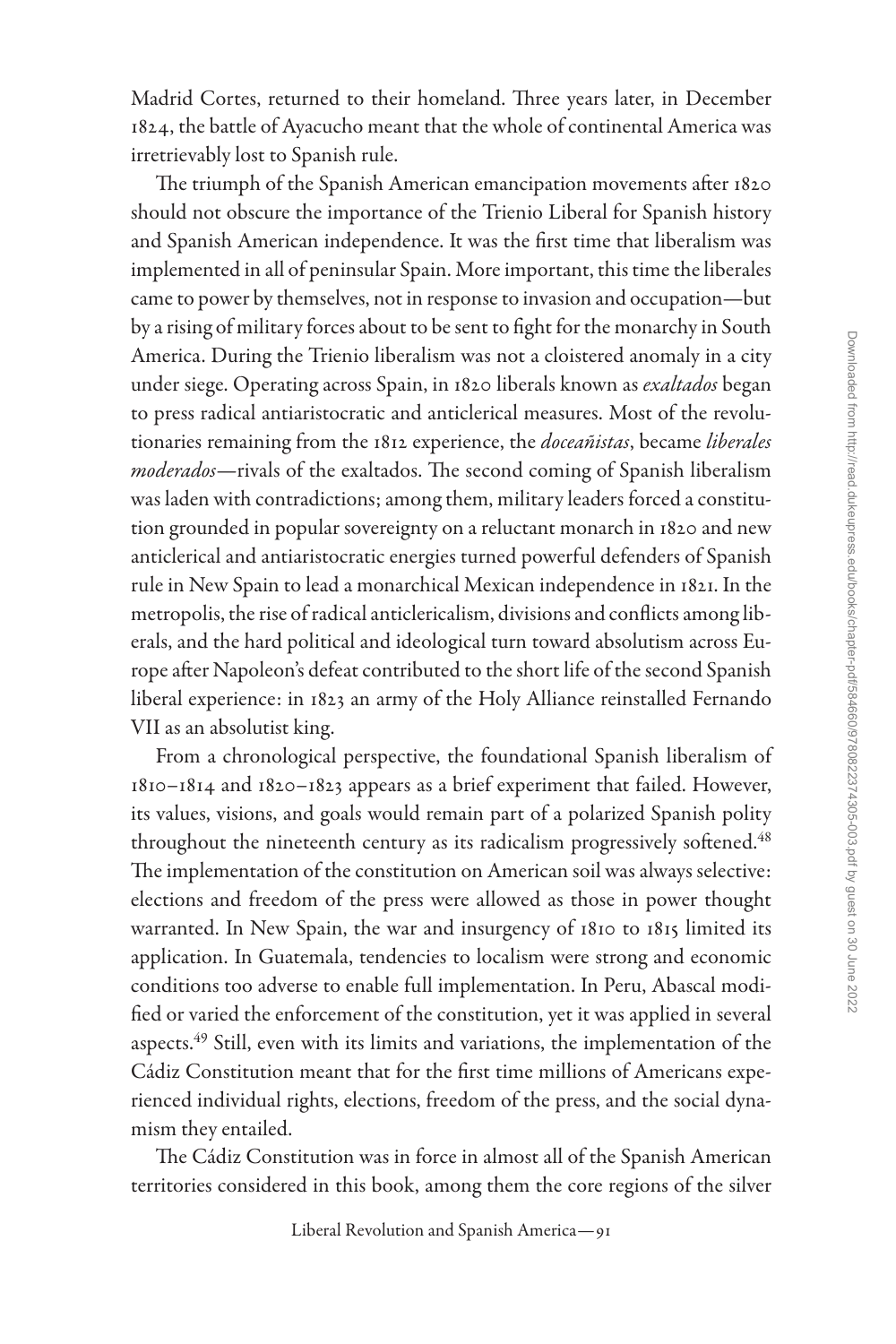economies and those with the strongest, most enduring bases in indigenous republics—which Cádiz would replace with constitutional municipalities. As Erick Langer's chapter will show, debates over preferences for indigenous republics and liberal municipalities and the potential gains and losses for native peoples would mark the nineteenth century in Mexico and Guatemala, Peru and Bolivia, and to a lesser degree elsewhere.

The Viceroyalties of New Granada and Río de la Plata, as well as the Captaincy General of Venezuela and the "Kingdom" of Chile, although much less populated than the territories where the constitution was in force, were roughly equivalent in size to the territories considered in this book. Those four administrative entities were less central to the silver economies, less grounded in indigenous majorities, less organized in indigenous republics. But their commercial importance had risen in the late eighteenth century; they felt increasingly constrained by imperial trade restrictions. These long peripheral territories also received, read, and discussed the hundreds of publications that arrived from the Peninsula from 1808 onward. While Cádiz liberals, like their monarchical predecessors, focused on holding the rich silver economies in the empire and favoring Cuban sugar growers with restrictions on Afro-Americans' citizenship, they did not open trade possibilities for commodity exporters in Caracas and Buenos Aires. These territories did not send delegates to Cádiz and rejected the constitution. They formed their own juntas and pursued autonomous routes. Cádiz liberalism clearly led to diverse responses: while the capitals of the Captaincy General of Venezuela and the Viceroyalties of New Granada and Río de la Plata ignored Cádiz, some cities within these entities stayed loyal to Fernando VII and accepted the constitution[.50](#page-32-0)

The intellectual, ideological, and political transformations that took place in the mundo hispánico between 1808 and 1824 were complex and laden with ambiguities and contradictions. That almost three hundred years of Spanish rule was often not perceived as domination by many *españoles americanos* help explain why so many years, so many qualms, so many hesitations, and so many battles had to take place before several territories broke from the metropolis. In general, loyalty did not shift from Spain to the new patria in a direct and unequivocal manner. On the key viceroyalties of New Spain and Peru, Brian Hamnett, a leading analyst of the period, suggests that the erosion of the "middle position" allowing autonomy within the monarchy was "the main characteristic of the period 1808–1821.["51](#page-32-0)

Amid the complex imperial and local conflicts that marked Spanish America after 1808, the Cádiz revolution was never determining in a simple way. It was influential in political ideas, political debates, and constitutional proposals,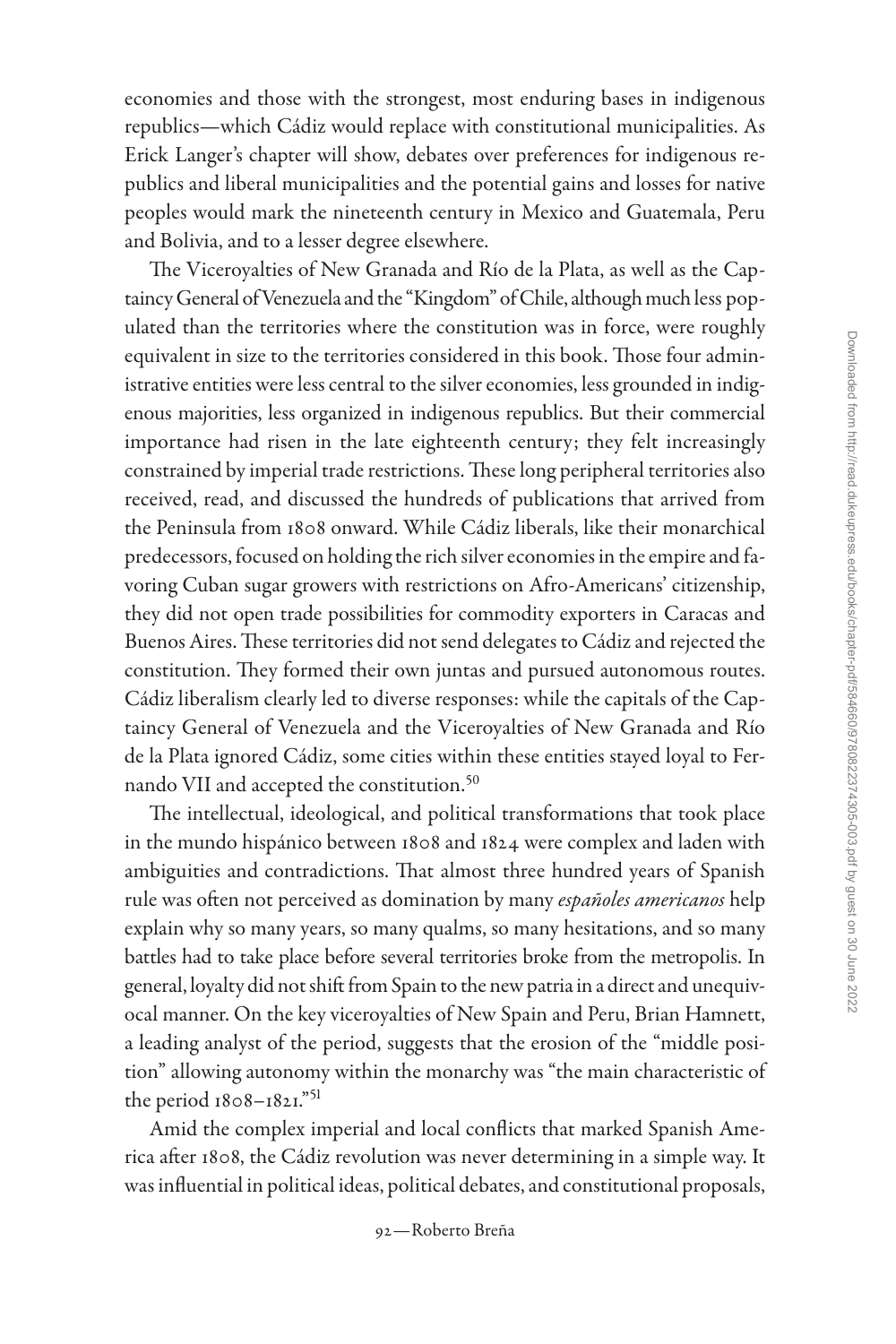but it was always limited by peninsular and regional economic interests, and by international wars, local events, internal insurgencies, and military leaders. While Cádiz and its constitution shaped liberal political visions in the whole mundo hispánico, powerful men on horseback at the head of diverse armies were equally important—and often pivotal in determining political outcomes between 1810 and 1830. Bolívar, San Martín, and Iturbide may be the first to come to mind, but many others played pivotal political and/or military roles in Spanish America at key moments during those two decades: among them, Moreno, Morelos, Rodríguez de Francia, Artigas, Santander, Sucre, Belgrano, O'Higgins, and Monteagudo; in Spain, Rafael del Riego forced liberalism onto King Fernando in 1820.

The Cádiz revolution was a hope, a promise, and a possibility for many Spaniards and Spanish Americans. However, the vast distances and geo-economic differences between the *madre patria* and its American territories, the political divergences that began with the French invasion of the Peninsula, the opposition of *americanos* who did not want to continue under Spanish rule, the war against the Spanish American territories (which the Cortes never really dealt with politically), and the refusal of peninsular deputies in Cádiz and Madrid to attend to the diverse needs of these territories made that possibility vanish.[52](#page-32-0) Still, in one way or another Cádiz marked everything in the vast Hispanic world for a pivotal decade and, in certain respects, long after.

# *Liberalism and the Mundo Hispánico in the Age of Revolution*

The ambitious project that peninsular liberals tried to put in place between 1810 and 1814 failed; it did not result in an enduring constitutional regime limiting monarchical rule; the political and social forces opposed to liberalism proved to be stronger. The king led the opposition, but support for the monarch in the top echelons of the army and the Church was decisive. Important opposition also came from conservative deputies who showed political muscle in the elections for the ordinary Cortes that opened in October 1813. Less than a month before the return of the king, these deputies drafted a document, known as the Manifiesto de los Persas, condemning the preceding extraordinary Cortes that had written the constitution. If we add a peasantry that saw little change emerging from liberal proclamations (inevitable, as the constitution could not be implemented in most of Spain before it was abrogated in 1814) and a society exhausted by six years of war, the delirious welcome that Spanish towns and cities gave Fernando VII on his way to Madrid in the spring of 1814 come as no surprise.<sup>[53](#page-32-0)</sup>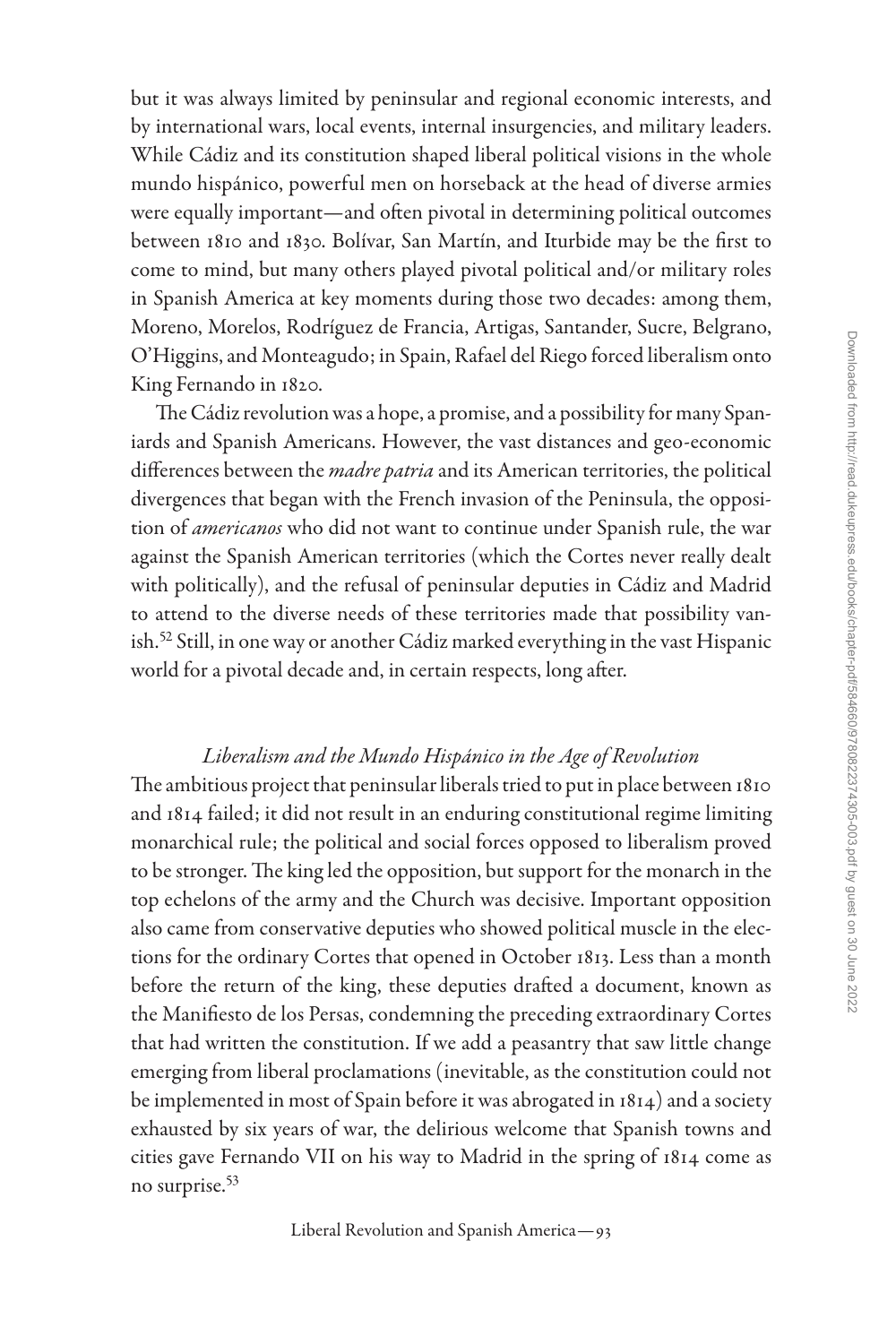In the end, a coalition of conservative forces and interests defeated Spain's liberals. Many of them suffered the king's repression; some died because of it, but some were able to participate in the comeback of liberalism in 1820 and, with it, the reinstatement of the Cádiz Constitution. This time, however, Spanish liberals had to share power with a "constitutional" monarch who was not captive in another country, but very much present and had been working with international allies to bring down the liberal government and the Cádiz Constitution since the beginning of its reinstallation. Thus the revival of liberalism in Spain was short-lived.<sup>[54](#page-32-0)</sup> Absolutism returned in 1823 without the liberals being able to put up a real fight. The king would stay in power another decade, until his death in 1833.

The reactions and responses to peninsular liberalism in Spanish America were varied, complex, ambiguous, and thus much more difficult to follow, among other reasons because there was no "liberal" political group identified as such. The size and greater social diversity of Spain's American domains also help to explain this complexity. In any case, the core principles of liberalism national sovereignty, political equality, individual liberties, division of powers, representative government—were pursued almost everywhere. The challenge is to distinguish between liberal principles and complex and often-contested sociopolitical practices.

From 1811 onward a constitutional "explosion" took place in Spanish America. Between that year and 1816 more than thirty constitutional documents were drafted in the region (especially in New Granada). However, given the state of war that prevailed in many regions, liberalism proved to have limited social reach during the independence period in Spanish America. Constitutions and formal political structures did not lead societies to adopt liberal values, attitudes, and behaviors. Very slowly and not without countermarches, this adoption would take place during the nineteenth century. In that long process, different segments of Spanish American societies would adapt and use liberalism for differing purposes. Facing that diversity, scholars have used the term "popular liberalism" to label many of the varied instances when rural communities mobilized liberal rhetoric to demand rights from the powerful. Whether those communities had become committed to central tenets of liberalism such as individual rights and electoral rule, or primarily pursued local political advantage, is much debated.

The search for popular liberalism in large part emerged as part of the search for subaltern contributions, participations "from below" in the political development of independence movements and also of republicanism in some Spanish American countries (during the independence period and beyond). In some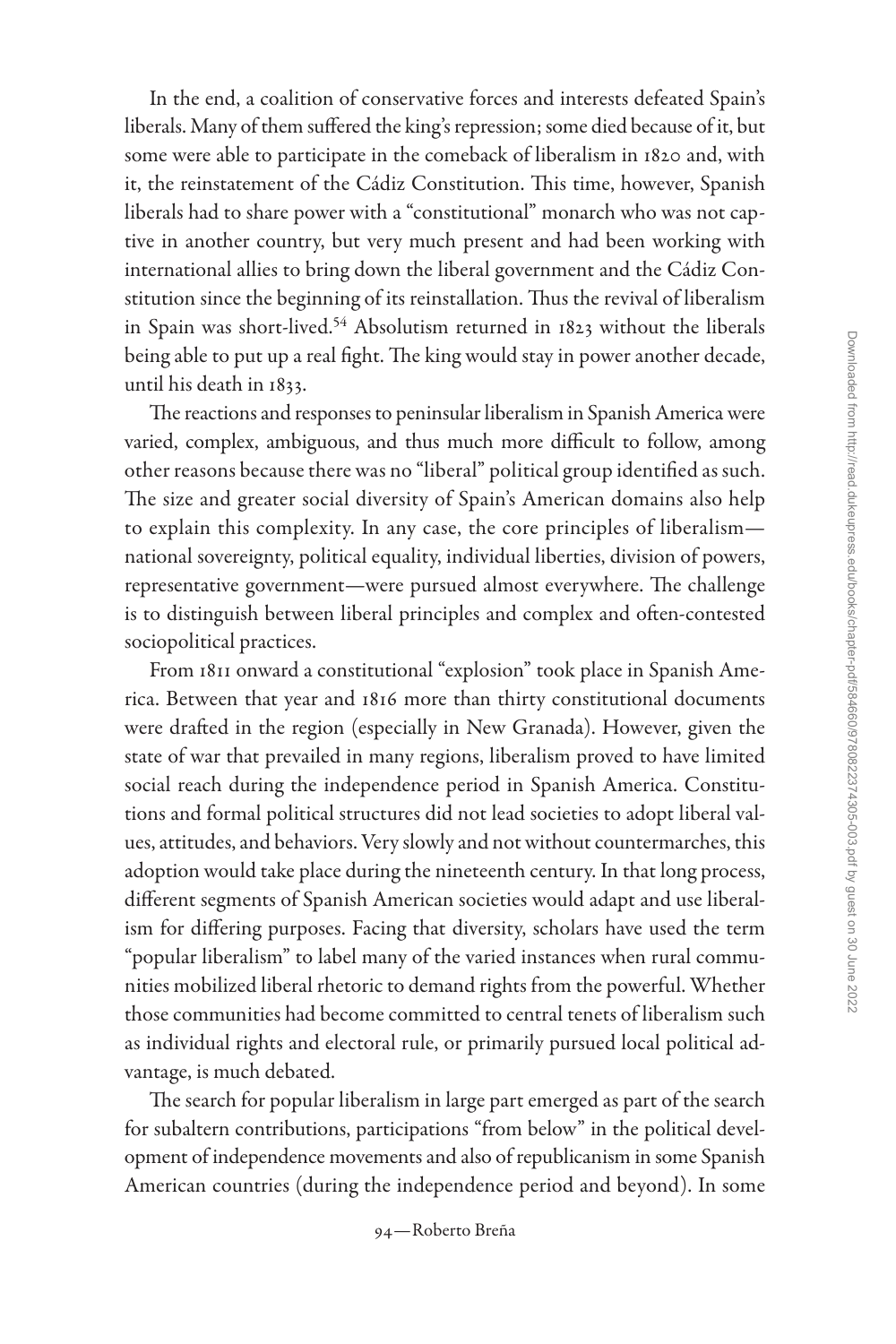cases, these contributions have opened new and more complex understandings of early national conflicts and political challenges.<sup>55</sup> In others, we remain far from an integrated and convincing understanding of the diverse interactions among liberalism, republicanism, and popular participation in the complex processes of nation making in nineteenth-century Spanish America.<sup>56</sup>

The relationship between liberalism and republicanism during the era of Spanish American independence also remain subject to debate. The institutional and constitutional coincidences between the two ideologies far outweigh, in my view, the contrasts in the political language that some historians have privileged. Some of liberalism's deepest goals—popular sovereignty, electoral rule, freedom of the press—remained honored goals in most Spanish American republics throughout the nineteenth century. Though too often abrogated, they were proclaimed constantly and practiced more often than sometimes recognized. Parliamentary practice and liberal principles, some of them rooted in Cádiz, played roles that were far more than perfunctory. Political and intellectual history should recognize these facts and pursue studies aiming to understand the enduring limits to the realization of liberal goals in the history of Spanish America.

After more than 150 years of ignoring and sometimes denigrating the political history of the region during the first half of the nineteenth century, Western historiography recently began to recuperate topics such as elections, citizenship, sociabilities, the press, and public opinion. The change, provoked a quarter of a century ago by François-Xavier Guerra, is most welcome. Scholars began to see that not everything was chaos and caudillos in the origin and formation of Spanish American nations. Too often, however, historiographic reactions become overreactions. Studying aspects of the political and social life of the new nations that were neglected or ignored is positive; suggesting that life in the emerging nations was infused with liberalism, republicanism, and citizenship is another matter.<sup>57</sup> One aim of the chapters that follow is to explore the interplay of the economic transformations analyzed by Tutino in chapter 1, with the political and ideological innovations engaged here, and with the hard domains where power faced participation of different kinds in diverse American societies.

In the wake of Guerra's oeuvre, the Hispanic world of the first quarter of the nineteenth century has become a vibrant field of inquiry for political and intellectual history[.58](#page-32-0) New circumstances and new analyses have contributed to a renewed interest in the "Age of Revolution."[59](#page-33-0) I conclude by considering critically some of the ways Atlantic history has viewed the revoluciones hispánicas within the Age of Revolution.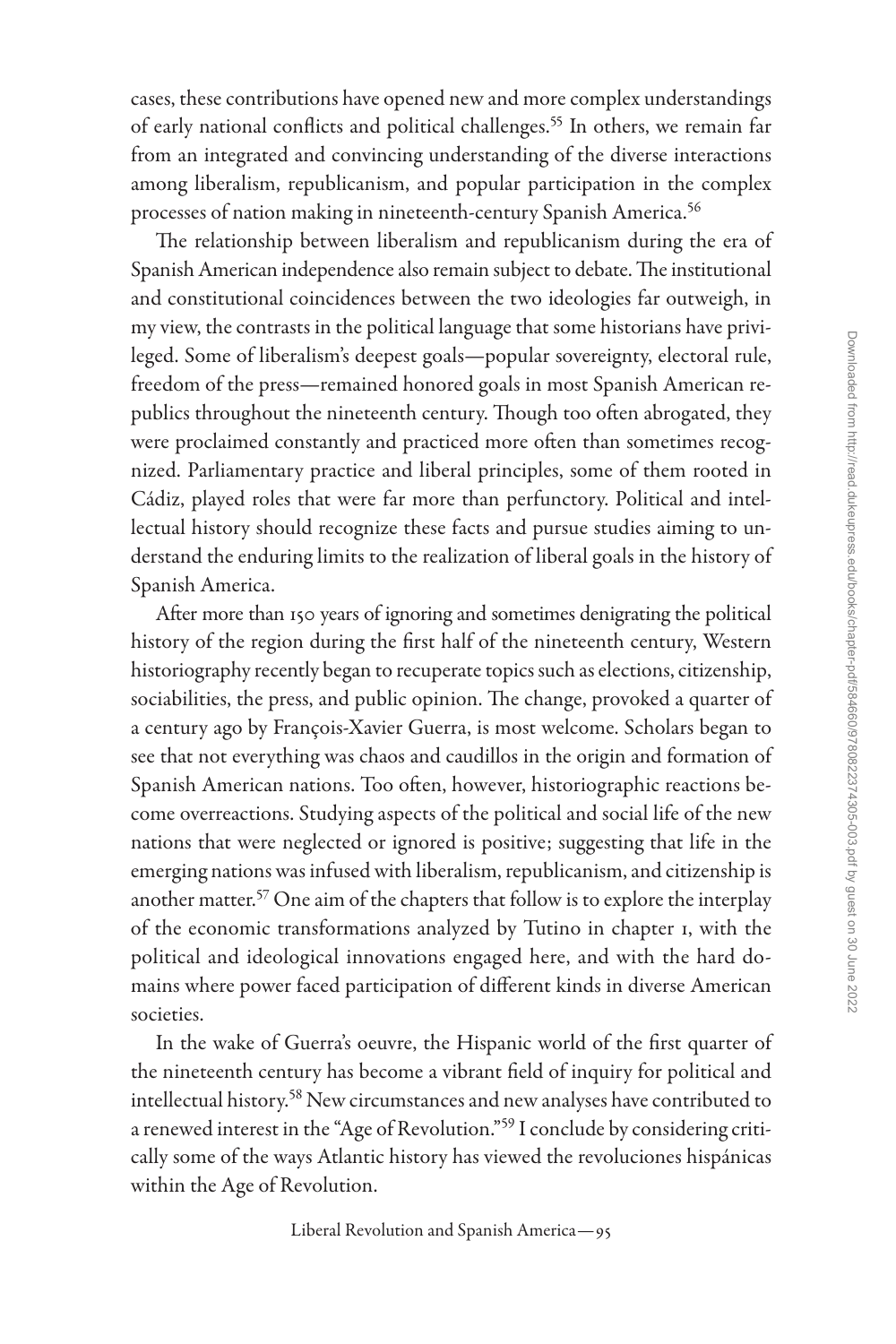The Atlantic approach has become the dominant prism through which the anglophone academy views and studies the independence movements of Latin America. Too often, proponents of that approach assume that commonalities and sequences prevailed over the complex specifics of the several revolutionary processes that shaped this pivotal age.<sup>60</sup> Lurking behind this assumption is another one: that the first Atlantic revolutions (the independence of the thirteen colonies and the French Revolution) became "models" followed in Spanish America from 1808 onward.

The Atlantic perspective on Spanish American independence is an enormous step forward vis-à-vis the nationalistic approaches that prevailed for too long. Such approaches were parochial and limited. Put simply: it is impossible to understand Spanish American independence from a political and intellectual perspective by studying separate national processes. The Spanish American nations came out of a single empire. In the last twenty-five years, nationalist histories of Spanish American independence have given way to broader perspectives. They recognize the influence of general political principles and constitutional architectures in part originating in the North American and French revolutions (with important British antecedents). But studies of Hispanic American independence have forged a new prism that is mainly Hispanic—or, better, Hispanic Atlantic. Rather than presume an inevitable sequence of innovation that began in the United States and France, the Hispanic-Atlantic perspective emphasizes that Spain and Spanish America began, negotiated, and ended their revolutionary processes in deeply Hispanic ways.

Atlantic history has proven its fertility in topics like migration, commercial exchanges, and slavery—notably when it focuses within the British empire. Too often, however, the innovations of Atlantic history have not extended to questioning much older presumptions of Anglo-American primacy in the making of the modern world. The enduring tendency to expect that Anglo-American innovations, mediated by French revolutionary aspirations, shaped independence movement in the mundo hispánico leads, in my view, to fundamental misunderstandings of the Age of Revolution.<sup>[61](#page-33-0)</sup>

Global and Atlantic processes, economic, political, and ideological, affected the independence of Spanish America, no doubt—but local historical circumstances, an ideological arsenal of great complexity, and a series of regional conflicts inextricably linked to Hispanic politics led to the new countries that emerged in Spanish America between 1810 and 1830. There is a clear link between the French Revolution and the events that shook Saint Domingue between 1791 and 1804, but it was a link of reverberations that led to oppositions, as Carolyn Fick shows in chapter 4. There were also conflictive reverberations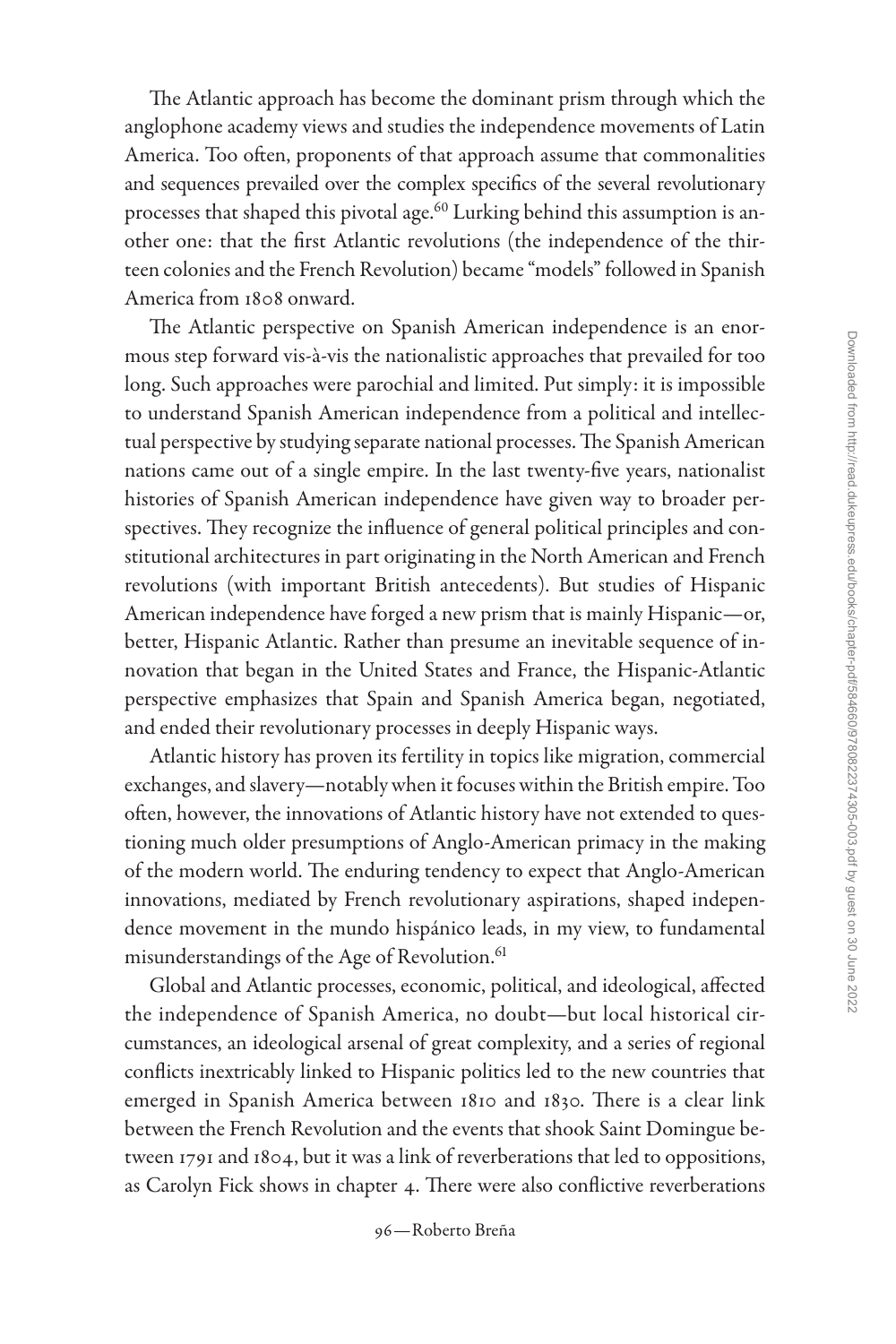of the French Revolution, through Napoleon, on the 1808 invasion of Spain, on Cádiz liberalism, and on the Spanish American conflicts that led to independence, but none of them were imitations. $62$  The presumptive assertion of imitative Atlantic revolutions diminishes the complexity of the Age of Revolutions— and the creativity of Hispanic revolutionaries, intellectuals, and state makers.<sup>[63](#page-33-0)</sup>

The causal chain often suggested by Atlantic historians mainly refers to *ideas* or constitutional principles (in their most general expression). Such links are often found by intellectual historians who exalt ideas and tend to downplay political and social conflicts and practices.<sup>64</sup> The revoluciones hispánicas did not begin in the light of historical or political "forces" emanating from the United States or revolutionary France (and the Hispanic American elites who started these revolutions and declared the independence of new countries saw nothing positive in Haiti). The revolutionary movements in Spanish America began as a reaction against Napoleon's invasion and occupation of the Iberian Peninsula. French revolutionary ideology was rejected outright for a very simple reason: the invading army came from the land of Rousseau, Marat, and Robespierre.<sup>65</sup>

In Spanish America, at the beginning of the crisis hispánica public declarations were not *against* the king, but *for* the king—and most Spanish Americans, including indigenous peoples, remained devoted to the king throughout. The oft-repeated claim that an accumulation of hatred among Spanish American *criollos* against peninsular Spaniards was one of the main causes of the independence movements is clearly wanting as an explanation of events after 1810. Why did such "disaffected" elites in New Spain and Peru remain loyal to the Spanish Crown for more than a decade after 1810?

Spanish America included a diversity of racial and social groups with no parallel in British North America, making the challenges of independence and nation making radically different. Careful analysis of Spanish America between 1808 and 1824 cannot suggest, much less conclude, that its independence processes were last "episodes" of a single Atlantic Revolution—as chapters 7 to 10 of this volume will show.

At the same time, however, no historical process is absolutely original. The revoluciones hispánicas developed within the broad economic and imperial, political, and intellectual events that shaped the second half of the eighteenth century. There is no reason to deny the resonance of important aspects of North American and French political thought and constitutional thinking. Still, Cádiz liberalism and the revoluciones hispánicas emerged as independent creations, that must be taken seriously to understand the Age of Revolution. Understandings emphasizing transatlantic interactions must remain; presumptions of Anglo-American primacy and Hispanic imitation must end.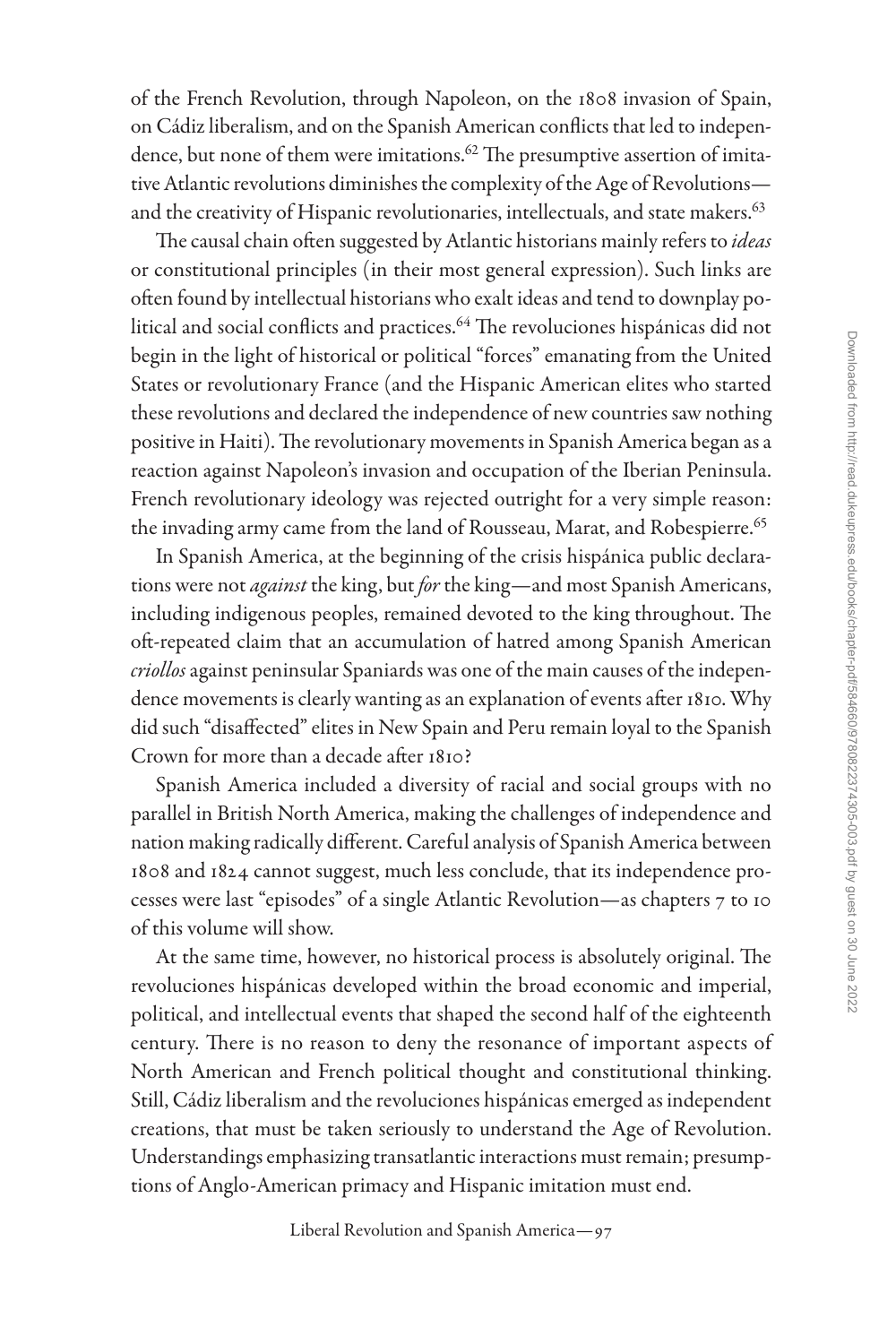<span id="page-27-0"></span>The Hispanic revolutions must not be presumed isolated or self-generating. They engaged and revised many of the broad political principles that played decisive roles in the birth of the United States and in revolutionary France. The chronological precedence and geographical proximity of these conflicts made these influences inevitable. The general political principles that were the basis of the Spanish American revolutions—national sovereignty, political equality, individual liberties, division of powers, representative systems—were also paramount in the American and French Revolutions, *but with different connotations and emphases in each case*. Since the Middle Ages, the Spanish world was part of a European debate on monarchical power and popular participation. A unique Hispanic emphasis on the rights of the pueblos enabled Spanish monarchs to allow local republics for indigenous peoples across its American domains since the sixteenth century and helps explain why the Cádiz Constitution recognized these same peoples as part of the citizenry.

When the mundo hispánico was turned upside down by Napoleon's occupation of the Iberian Peninsula in 1808, Spanish and Spanish Americans became active and innovative participants in political, intellectual, social, and economic debates and conflicts. The revoluciones hispánicas inscribed themselves within the Age of Revolution in ways far more creative than too many histories allow. To fully understand Atlantic processes in the formation of the modern world, we must recognize the creative complexity and the ambiguous originality of the Hispanic revolutions—the political and social movements that culminated the Age of Revolution.<sup>66</sup>

#### *Notes*

I want to thank the anonymous readers for Duke University Press for their critical comments. Although I did not always agree with their views, this essay benefited significantly from their attentive reading. I also want to thank John Tutino for the hours he devoted to my essay and the recommendations he made to improve it. Needless to say, all of its shortcomings are my responsibility.

- 1 These are the four "classic" *Atlantic Revolutions*, therefore in this case we could talk of certain identification between the *Age of Revolution* and the *Atlantic Revolutions*.
- 2 Some options to study the *mundo hispánico* with this chronology are Kenneth J. Andrien and Lyman Johnson, eds., *The Political Economy of Spanish America in the Age of Revolution, 1750–1850* (Albuquerque: University of New Mexico Press, 1994), and Victor M. Uribe-Uran, ed., *State and Society in Spanish America during the Age of Revolution* (Wilmington, DE: SR Books, 2001). On the whole continent, see Lester D. Langley, *The Americas in the Age of Revolution, 1750–1850* (New Haven, CT: Yale University Press, 1996).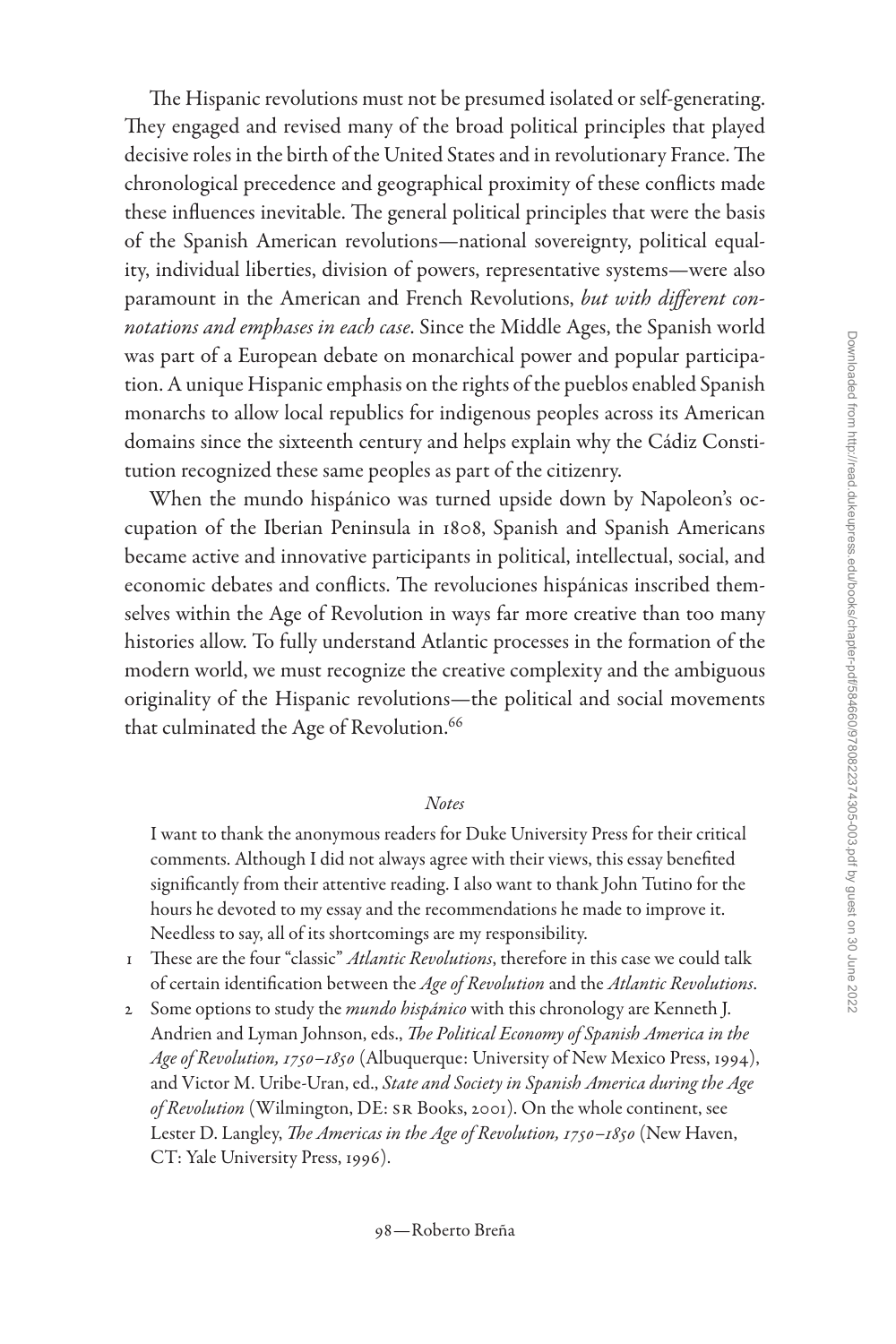- <span id="page-28-0"></span>3 *Les révolutions de la fin du XVIIIe siècle aux Amériques et en Europe, 1773–1804* (Paris: Éditions du Seuil, 2005). Solé's final chapter on Latin America uses very limited sources.
- 4 David Armitage and Sanjay Subrahmanyam, eds., *The Age of Revolutions in Global Context, c. 1760–1840* (Basingstoke: Palgrave Macmillan, 2010).
- 5 Following a classic written more than fifty years ago: Eric Hobsbawm's *The Age of Revolution: Europe 1789–1848* (London: Abacus, 1962).
- 6 As I will suggest, the reforms of Charles III's reign (1759–1788) influenced Cádiz's liberalism in a limited way.
- 7 The promulgation of the 1812 Constitution is why the Spanish liberals of this period are also known as *doceañistas*, and *doceañismo* is sometimes used to label their ideological, political, and social project—a project that, it may be added, resonated not only in Spanish America, but also in Portugal, Italy, Norway, and even Russia. On the three first cases, see Ignacio Fernández Sarasola, "La proyección europea e iberoamericana de la Constitución de 1812," in *La Constitución de Cádiz (Origen, contenido y proyección internacional)* (Madrid: cepc, 2011), 292–308. On the Russian case, see Richard Stites, "Decembrists with a Spanish Accent," *Kritika* 12:1  $(winter 2011)$ .
- 8 Some ideas in the first section of this essay appeared in my book *El primer liberalismo español y los procesos de emancipación de América (Una revisión historiográfica del liberalismo hispánico)* (Mexico: El Colegio de México, 2006). Some arguments presented in the second and third sections appeared in *El imperio de las circunstancias (Las independencias hispanoamericanas y la revolución liberal española)* (Madrid: Marcial Pons/El Colegio de México, 2012).
- 9 See Emilio La Parra, ed., *La guerra de Napoleón en España* (Alicante: Universidad de Alicante/Casa de Velázquez, 2010). The contributions by Fraser, Hocquellet, and Álvarez Junco in this volume show the decisive role played by the diffusion of the Bayonne abdications and not the uprisings in Madrid in igniting the general insurrection of 1808. In strict legal terms, the only "abdication" was the one in which Carlos IV ceded the crown to his son Fernando in March 1808. Two months later, Fernando VII returned the crown back to his father, who gave it to Napoleon the day after. A month later, he awarded the crown to his brother Joseph, who became José I "rey de España e Indias."
- 10 I use the term "first Spanish liberalism" to refer to the political revolution in the Peninsula between 1808 and 1814. However, the expression can also include the Trienio Liberal (1820–1823), and some authors extend it to the end of the 1830s.
- 11 It is impossible to deal here with Godoy and his power from 1792 to 1808. See Emilio La Parra, *Manuel Godoy (La aventura del poder)* (Barcelona: Tusquets, 2002).
- 12 See Guerra's article "Dos años cruciales (1808–1809)," in *Modernidad e independencias (Ensayos sobre las revoluciones hispánicas)* (Madrid: Mapfre, 1992), 115–148. The use of the word *hispánicas* in the subtitle reflects that for Guerra the first quarter of the nineteenth century had to be understood from a *Hispanic* perspective (including Spain and Spanish America). For him, the two years were "crucial" mainly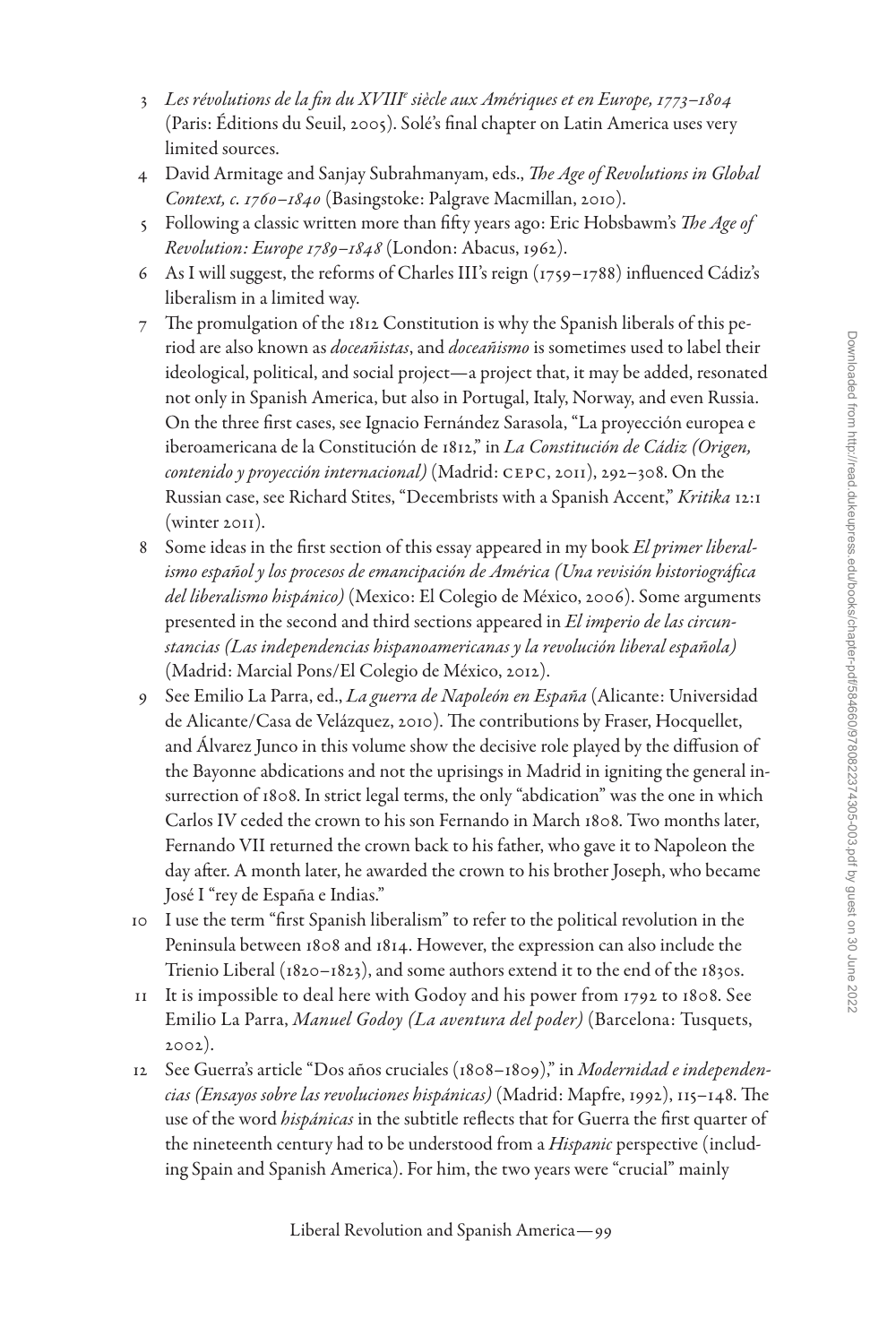<span id="page-29-0"></span>because peninsular newspapers and other publications spread the ideas, principles, and values of the political revolution taking place in the Peninsula to Spanish America.

- 13 It was also in this city that in June 1808 Napoleon gathered a series of Spanish and Spanish American notables to discuss and approve a constitutional document that his advisors had drafted. This Constitution or Statute of Bayonne was never applied in Spanish America (in the Peninsula its application was minimal). Its influence on the Cádiz Constitution is hard to determine, but it is clear that the concessions offered by the Statute to the Spanish Americans in political and commercial terms could not be ignored by the deputies who gathered in Cádiz more than two years later.
- 14 The role of the guerrillas has been exaggerated in Spanish historiography; a tendency that diminishes the importance of the British army and the Duke of Wellington, the commander of allied British, Spanish, and Portuguese troops. A balanced view suggests that guerrillas were very important in harassing the French army day in and day out throughout the war, but did not determine the military outcome.
- 15 Almost thirty of them were substitute deputies chosen in Cádiz among the American residents. This limited the legitimacy of the Spanish American delegates; more so in the regions that never sent proprietary deputies. This was the case across South America, except for the Viceroyalty of Peru and the cities of Maracaibo and Montevideo.
- 16 Thomas Moore, *Letters and Journals of Lord Byron with Notices of His Life* (London: John Murray, 1830), 195.
- 17 This is exactly what the king established in the decree that he issued on his return to Spain. The document is dated May 4, but became known only days later to avoid reactions against it: [http://www.cervantesvirtual.com/obra/real-decreto](http://www.cervantesvirtual.com/obra/real-decreto-de-fernando-vii-derogando-la-constitucion-valencia-4-mayo-1814/) [-de-fernando-vii-derogando-la-constitucion-valencia-4-mayo-1814/,](http://www.cervantesvirtual.com/obra/real-decreto-de-fernando-vii-derogando-la-constitucion-valencia-4-mayo-1814/) Biblioteca Virtual Miguel de Cervantes ([www.cervantes](http://www.cervantesvirtual.com) virtual.com), accessed 13 April 2015.
- 18 Up to that time, most output of Spanish presses had been religious. On freedom of the press, see Elisabel Larriba and Fernando Durán, eds., *El nacimiento de la libertad de imprenta* (Madrid: Sílex Ediciones, 2012). The Cortes first sanctioned this freedom in December 1810, then confirmed it in article 371 of the constitution.
- 19 Of course, the word existed for centuries in Spanish, English, French, and Italian, meaning "generous"; I refer here to its use as an adjective labeling a political group with a shared ideology.
- 20 Marx expressed these ideas in a series of articles in the *New York Daily Tribune* in 1854. Karl Marx and Friedrich Engels, *Escritos sobre España*, ed. Pedro Ribas (Valladolid: Editorial Trotta, 1998), 131, 139; my translation.
- 21 The intensity of the opposition to the liberales and the measures they proposed can be surmised by some paragraphs of the "Preliminary Discourse" of the constitution, discussed at the end of this section.
- 22 The articles on education in the Cádiz Constitution have not received the attention they deserve, even by historians inclined to underline the liberal character of the document.
- 23 With a couple of minor changes, this is the classification given by Joaquín Varela Suanzes, in his article "La Constitución de Cádiz y el liberalismo español del siglo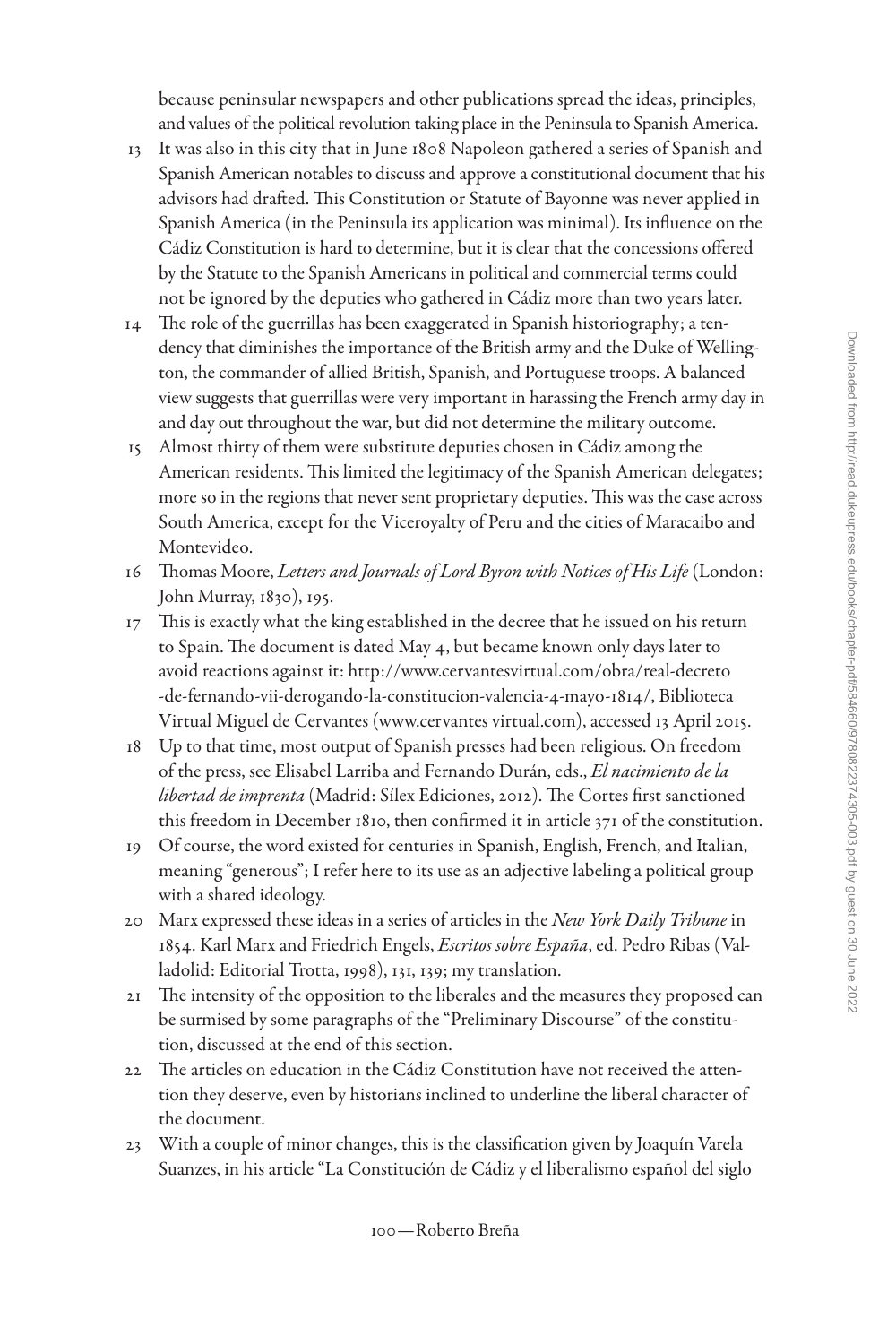<span id="page-30-0"></span>XIX," in *Política y Constitución en España (1808–1978)* (1987; reprint, Madrid: cepc, 2007).

- 24 Quentin Skinner, *The Foundations of Modern Political Thought*, vol. 2: *The Age of Reformation* (Cambridge: Cambridge University Press, 1993), 159, 163. On page 174, Skinner underlines the influence of the Spanish neo-Thomists on John Locke and his *Two Treatises on Government*.
- 25 For Mariana political power rested essentially and permanently with the community, making the right of resistance a permanent option (a position Vitoria and Suárez rejected).
- 26 See Skinner, *The Foundations*, 148, and Howard P. Kainz, *Natural Law (An Introduction and Re-examination)* (Chicago: Open Court, 2004), 31.
- 27 "The idea that natural law might be valid and binding even if God did not exist was suggested before Grotius by Robert Bellarmine and other scholastics. But Grotius made this point more explicitly and forcibly, and is credited with the groundbreaking attempt to disengage natural law from the existence of a Divine Legislator." Kainz, *Natural Law*, 33.
- 28 *La teoría del Estado en las Cortes de Cádiz* (Madrid: cepc, 2011), 42.
- 29 See La Parra, *Manuel Godoy*, chaps. 4 and 5.
- 30 Antonio de Maravall, "Las tendencias de reforma política en el siglo XVIII español," in *Estudios de historia del pensamiento español s. XVIII* (1967; reprint, Madrid: Mondadori, 1991); Antonio Elorza, *La ideología liberal en la ilustración española* (Madrid: Tecnos, 1970).
- 31 The discourse can be found in Jovellanos, *Obras en prosa*, ed. José Miguel Caso González (Madrid: Castalia, 1988), 71–102. On the political thought of Jovellanos, the most important thinker of the Spanish Enlightenment, see *Obras completes*, vol. 9: *Escritos políticos*, ed. Ignacio Fernández Sarasola (Oviedo: Ayuntamiento de Gijón/Instituto Feijoo de Estudios del Siglo XVIII, 2006).
- 32 Some Spanish American intellectuals and politicians favoring independence adopted the notion, making despots of all the Spanish authorities in America.
- 33 *Teoría de las Cortes* (Bilbao: Gestingraf, n.d.); this book, in three volumes, is number 9 of the collection "Clásicos Asturianos del Pensamiento Político," edited by the Junta General del Principado de Asturias. On Martínez Marina's political thought, see Joaquín Varela Suanzes, *Tradición y liberalismo en Martínez Marina* (Oviedo: Caja Rural Provincial de Asturias, 1983).
- 34 I have not paid any attention to the Spaniards that supported José I: the *afrancesados*. Long condemned as traitors, their historiographical rehabilitation started with *Los afrancesados* by Miguel Artola, published in 1953. By now it is clear that the motives of those who supported José were complex and that many of them were ideologically very close to the liberales, their sworn enemies.
- 35 Martínez Marina's main political and historical ideas can be found in a brief discourse on the Cortes he first published by itself, but then used to introduce *Teoría de las Cortes* in 1813. It has been read through this lens since then (see *Teoría de las Cortes*, 5–49).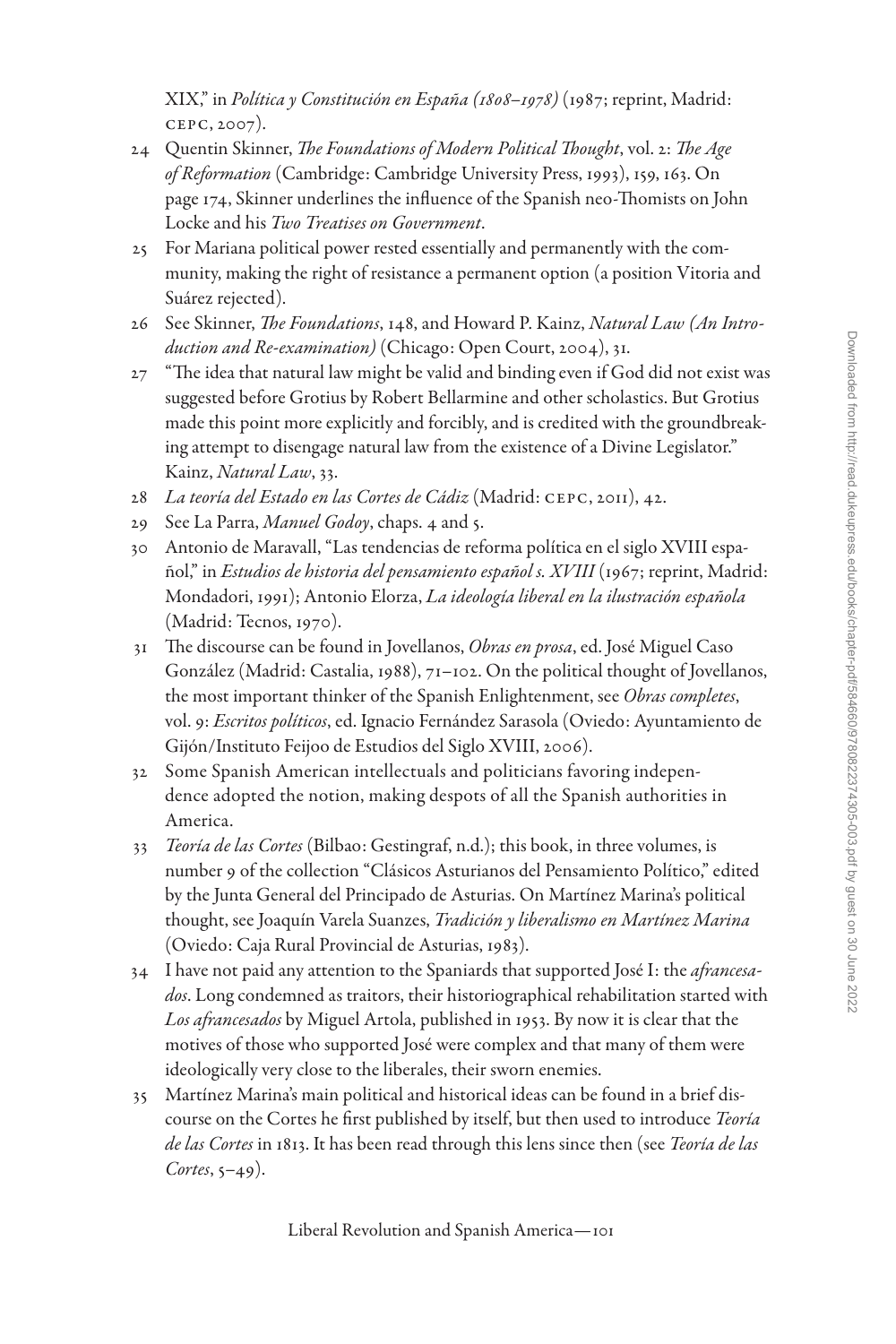- <span id="page-31-0"></span>36 There are many printed versions of the "Discourse"; an option is the one that accompanies *La Constitución de Cádiz (1812)* by Antonio Fernández García (Madrid: Editorial Castalia, 2002), 195–270. The English translation I use here is by Liberty Fund. Conference "Liberals and Liberty in 1812; Spain and Beyond," Eduardo Nolla, organizer, Santiago de Compostela, Spain, January–February 2013, 2.
- 37 "Tradición histórica e innovación política en el primer liberalismo español," *Revista de Estudios Políticos*, no. 97 ( July–September 1997), 281.
- 38 Liberty Fund translation, 44.
- 39 Liberty Fund translation, 37, 38 (my emphasis in both cases).
- 40 Liberty Fund translation, 29.
- 41 Due to the war with Napoleon, its number was limited, but that is secondary to the point I make here.
- 42 The Spanish American wars of independence were civil wars, rarely setting *peninsulares* against *americanos*. The royalist armies were filled by Americans who for diverse motives did not seek separation from Spain—as the histories in this book show.
- 43 Marie Laure Rieu-Millan, *Los diputados americanos en las Cortes de Cádiz: Igualdad o independencia* (Madrid: csic, 1990).
- 44 On slavery, only two of the new countries on Spanish America abolished it quickly (Chile and Mexico); most maintained it until the middle of the nineteenth century.
- 45 On the two "variants" of the *liberalismo hispánico* (peninsular liberalism and Spanish American liberalism), they were so intermingled in the first quarter of the nineteenth century that one must be careful with the division. Once Spanish American countries achieved independence (often long after they *declared* it), we cannot refer any longer to *liberalismo hispánico* but to Spanish, Mexican, Chilean, Argentine, (etc.) liberalisms.
- 46 Venezuela declared independence in 1811, Paraguay in 1813, the Provincias Unidas del Río de la Plata (Argentina) in 1816, Chile in 1818, Peru in 1821 (and again in 1824), New Spain (Mexico), and the Capitanía General de Guatemala in 1821.
- 47 Marcela Ternavasio, *Gobernar la revolución (Poderes en disputa en el Río de la Plata, 1810–1816)* (Buenos Aires: Siglo XXI, 2007), 261. Ternavasio refers to Spanish American territories that for geographical and military reasons were never threatened by the Spanish Crown during the whole independence period.
- 48 See Varela Suanzes, "La Constitución de Cádiz y el liberalismo español del siglo XIX."
- 49 On New Spain, see Roberto Breña, "The Emancipation Process in New Spain and the Cádiz Constitution (New Historiographical Paths regarding the Revoluciones Hispánicas)," in *The Rise of Constitutional Government in the Iberian Atlantic World (The Impact of the Cádiz Constitution of 1812)*, ed. Scott Eastman and Natalia Sobrevilla Perea (Tuscaloosa: University of Alabama Press, 2015). For Guatemala, Mario Rodríguez, *The Cadiz Experiment in Central America, 1808–1826* (Berkeley: University of California Press, 1978), and Jordana Dym, "Central America and Cadiz: A Complex Relationship," in *The Rise of Constitutional Government in the Iberian Atlantic World*. On the Peruvian case, see Víctor Peralta, *En defensa de la autoridad:*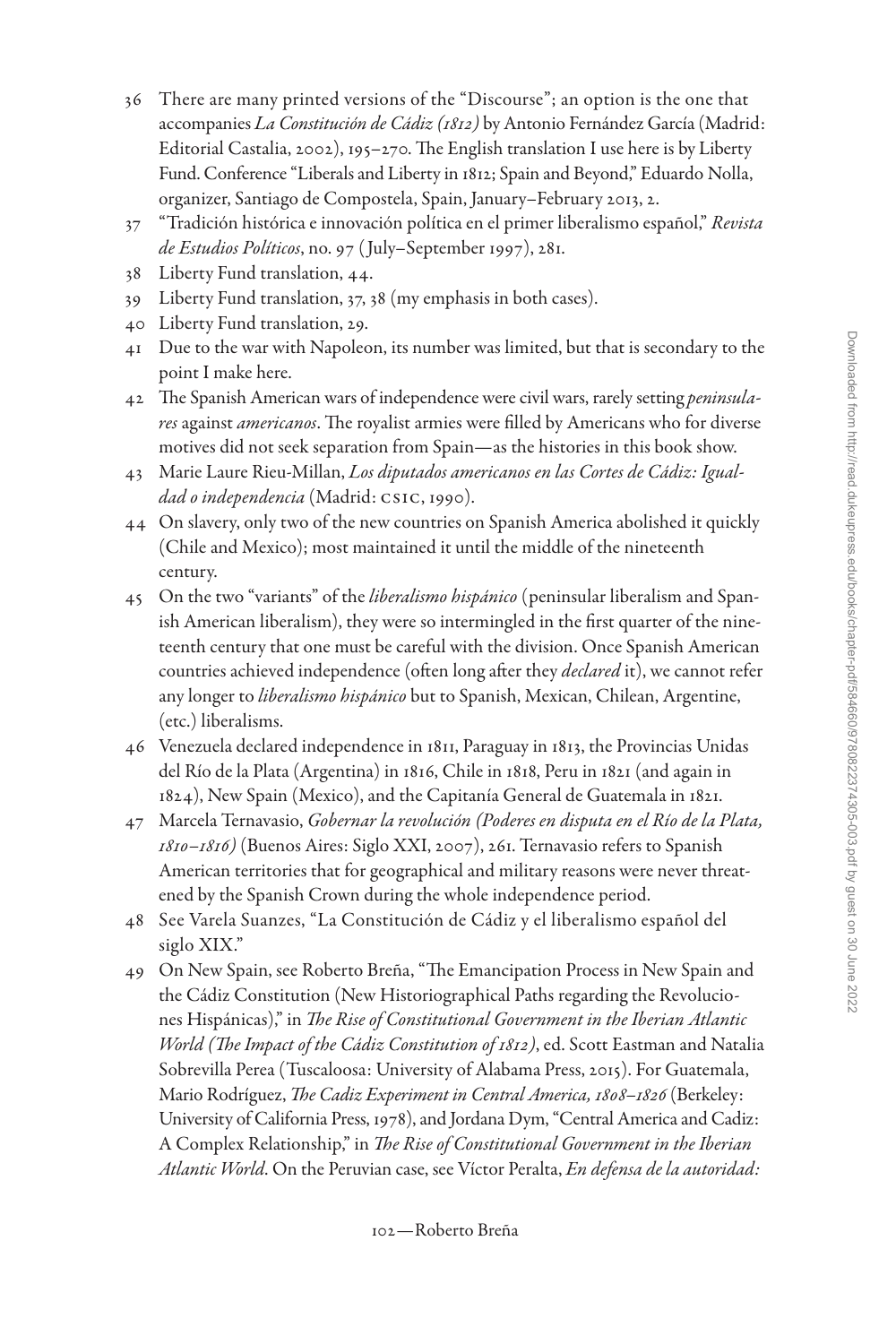<span id="page-32-0"></span>*Política y cultura bajo el gobierno del virrey Abascal, 1806–1816* (Madrid: csic/ Instituto de Historia, 2002), and Natalia Sobrevilla Perea, "Loyalism and Liberalism in Peru," in *The Rise of Constitutional Government in the Iberian Atlantic World*.

- 50 At different times and facing different war situations, this was the case in cities like Coro, Maracaibo, and Valencia in Venezuela; Popayán, Santa Marta, and Cartagena in New Granada; and Montevideo in Río de la Plata.
- 51 Brian Hamnett, *Revolución y contrarrevolución en México y el Perú (Liberalismo, realeza y separatismo, 1800–1824)* (Mexico: fce, 1978), 17. There is a new and updated version: *Liberales, realistas y separatistas, 1800–1824* (Mexico: FCE, 2011).
- 52 The return of Fernando VII in 1814 and of absolutism in 1823 sealed the fate of the first Spanish liberalism and the destiny of what he considered to be his *possessions* in America. He died in 1833, without ever recognizing them as independent countries.
- 53 To get an idea of this reception, see last pages of what still is the most complete and best-written history of this period of Spanish history: the count of Toreno's *Historia del levantamiento, guerra y revolución de España* (Pamplona: Urgoiti Editores, 2008), specifically, 1179 and 1182. This edition has an excellent introduction by the late French historian Richard Hocquellet. I survey the book and make a critique of Toreno's ideas on Spanish America in a long review I wrote for *Historia Constitucional*, no. 13 (2012): "La *Historia* de Toreno y la historia para Toreno: el pueblo, España y el sueño de un liberal": [http://www.historiaconstitucional.com/index](http://www.historiaconstitucional.com/index.php/historiaconstitucional/article/view/350) [.php/historiaconstitucional/article/view/350.](http://www.historiaconstitucional.com/index.php/historiaconstitucional/article/view/350)
- 54 On the end of the Trienio, see Emilio La Parra, *Los cien mil hijos de San Luis: El ocaso del primer impulso liberal en España* (Madrid: Editorial Síntesis, 2007), and Emmanuel Larroche, *L'expédition d'Espagne, 1823: De la guerre selon la Charte* (Rennes: Presses Universitaires de Rennes, 2013).
- 55 See Marixa Lasso, *Myths of Harmony: Race and Republicanism during the Age of Revolution, Colombia, 1795–1831* (Pittsburgh: University of Pittsburgh Press, 2007), and Véronique Hébrard and Geneviève Verdo, eds., *Las independencias hispanoamericanas: Un objeto de historia* (Madrid: Casa de Velázquez, 2013).
- 56 See, for example, James Sanders, "Revolution and the Creation of an Atlantic Counter-Modernity: Popular and Elite Contestations of Republicanism and Progress in Mid–Nineteenth Century Latin America," in *L'Atlantique révolutionnaire: Une perspective ibéro-américaine*, ed. Clément Thibaud, Gabriel Entin, Alejandro Gómez, and Federica Morelli (Bécherel: Éditions Les Perséides, 2013), 233–257.
- 57 I do not see Mexico City and Lima as rich in civic culture and democratic practices as Carlos Forment does in his book *Democracy in Latin America*, *1760–1900*, vol. 1: *Civic Selfhood and Public Life in Mexico and Peru* (Chicago: University of Chicago Press, 2003).
- 58 Besides Guerra, Jaime Rodríguez, Antonio Annino, and Brian Hamnett have played very important roles in these fields. To engage the politics and intellectual life of the *mundo hispánico* in the first quarter of the nineteenth century requires reading in Spanish, in order to keep up with some of the best historians working nowadays on the period, among them José María Portillo, Elías Palti, Javier Fernández Sebastián, Marta Lorente, José Antonio Aguilar Rivera, Marcela Ternavasio,